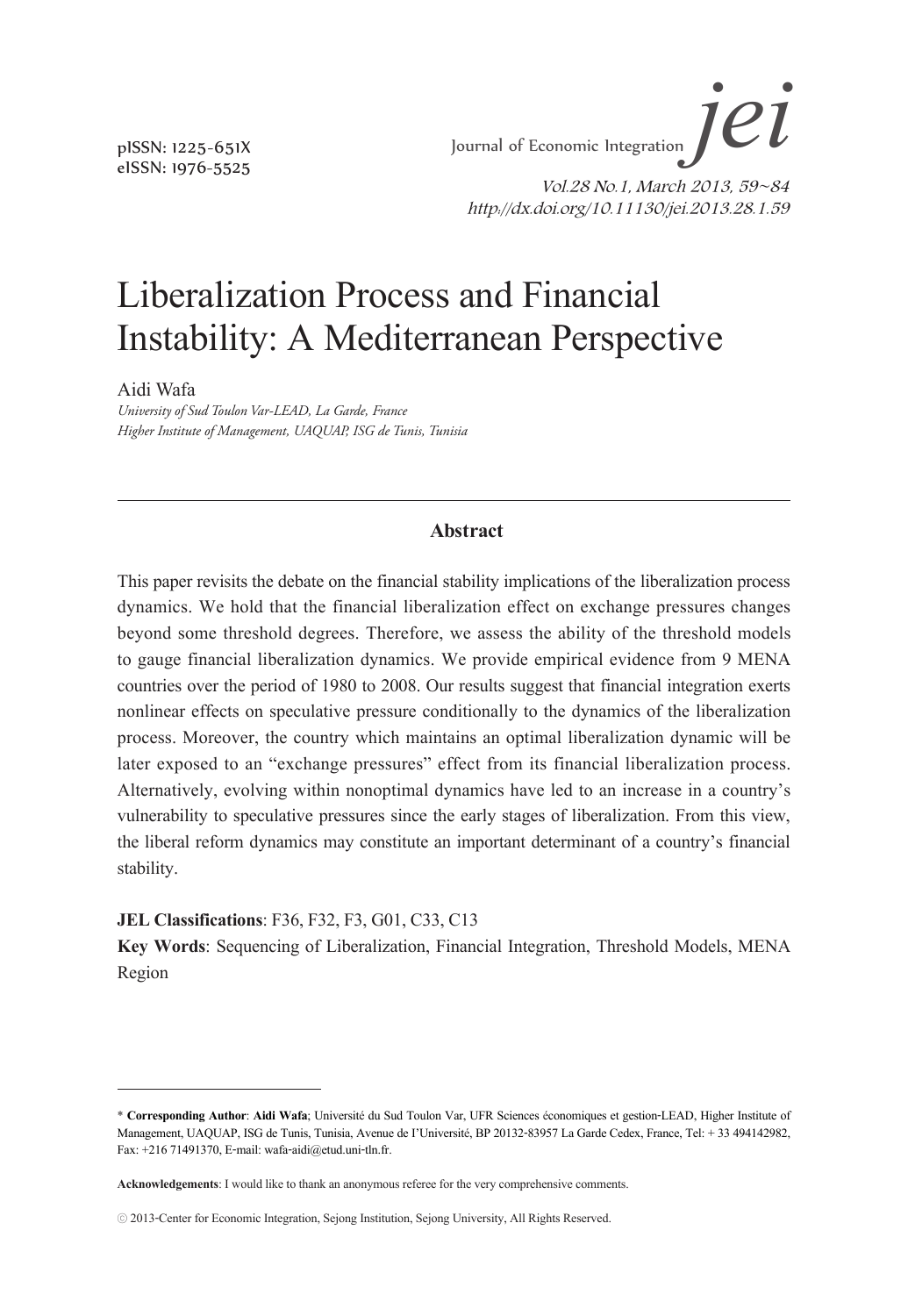**jei** Vol.28 No.1, March 2013, 59–84 Aidi Wafa<br>http://dx.doi.org/10.11130/jei.2013.28.1.59 http://dx.doi.org/10.11130/jei.2013.28.1.59

# **I. Introduction**

The financial crises, which have been widespread among advanced economies since the subprime crisis, $\frac{1}{n}$  have annihilated the conventional wisdom that exchange crises are phenomena which affect only emerging economies.<sup>2</sup> Most researches focus on risk factors instead of crises anomalies in the liberalization process, which is not a homogeneous process<sup>3</sup> across countries. Each country follows its own liberalization trajectory. Kose *et al*. (2011) suggest the nonlinearity of financial liberalization effects on speculative pressures. This may explain research unanimity toward the "exchange crisis" effect of the financial liberalization process.<sup>4</sup> Moreover, most major crises (United States, 2007; Thailand, 1997; Mexico, 1994) erupt during the financial liberalization process. Thus, we deem that the "exchange crises" effect of the financial liberalization process may have appeared beyond some financial integration degrees.

Edwards (2009) has shown that "financial liberalization first sequence" increases the degree of a country's vulnerability to external crises.<sup>5</sup> While this assumption is clearly valuable, it does not consider the time evolution of the liberalization dynamics. We argue that the analysis of exchange crises must take into account the trends of the integration process. In fact, the claim that the financial integration sequence of a country determines its financial exposure suggests that a financial integration trajectory exerts a determinant role on financial instability. This is why we need to analyze the exchange crises risks in relation with countries' liberalization dynamics. Such investigation enables us to identify critical degrees beyond which a country has perceived higher financial vulnerabilities. The determination of these degrees may help economies to take measures in order to overcome any financial disequilibrium risks. Such will be of key importance especially for emerging countries.

In this article, we test if a Mediterranean country which has evolved between 1980 and 2008 according to nonoptimal liberalization dynamics (the finance is liberalized while the trade is still regulated) could undergo higher speculative pressures relative to the one maintaining an optimal dynamic (the trade is still open once the finance is released). Mediterranean countries have implemented liberal reforms since the 1970s.<sup>6</sup> Indeed, their liberalization processes are accelerated by two pillars: the multilateral agreements (GATT until 1995 then WTO's commitment) and regional trade agreements under the Barcelona Process. These trade agreements' implementation has progressed since the relaunch of the Barcelona Declaration

 $1$  See Reinhart and Rogoff (2009) for a further discussion.

 $2^2$  Obstfeld (2009)

<sup>3</sup> Ostry *et al*. (2010), Beltratti and Morana (2008), Bonfiglioli (2008), Daniel and Jones (2007), Glick *et al*. (2006)

<sup>4</sup> Morana and Beltratti (2008), Bonfiglioli (2008), Kimakova (2009), Baltagi *et al*. (2009)

 $<sup>5</sup>$  See Stiglitz (2002) for a further discussion.</sup>

 $6$  The association agreements (1969 to 1976), the cooperation agreements (1976 to1985), and from 1996 the Euro-Mediterranean agreement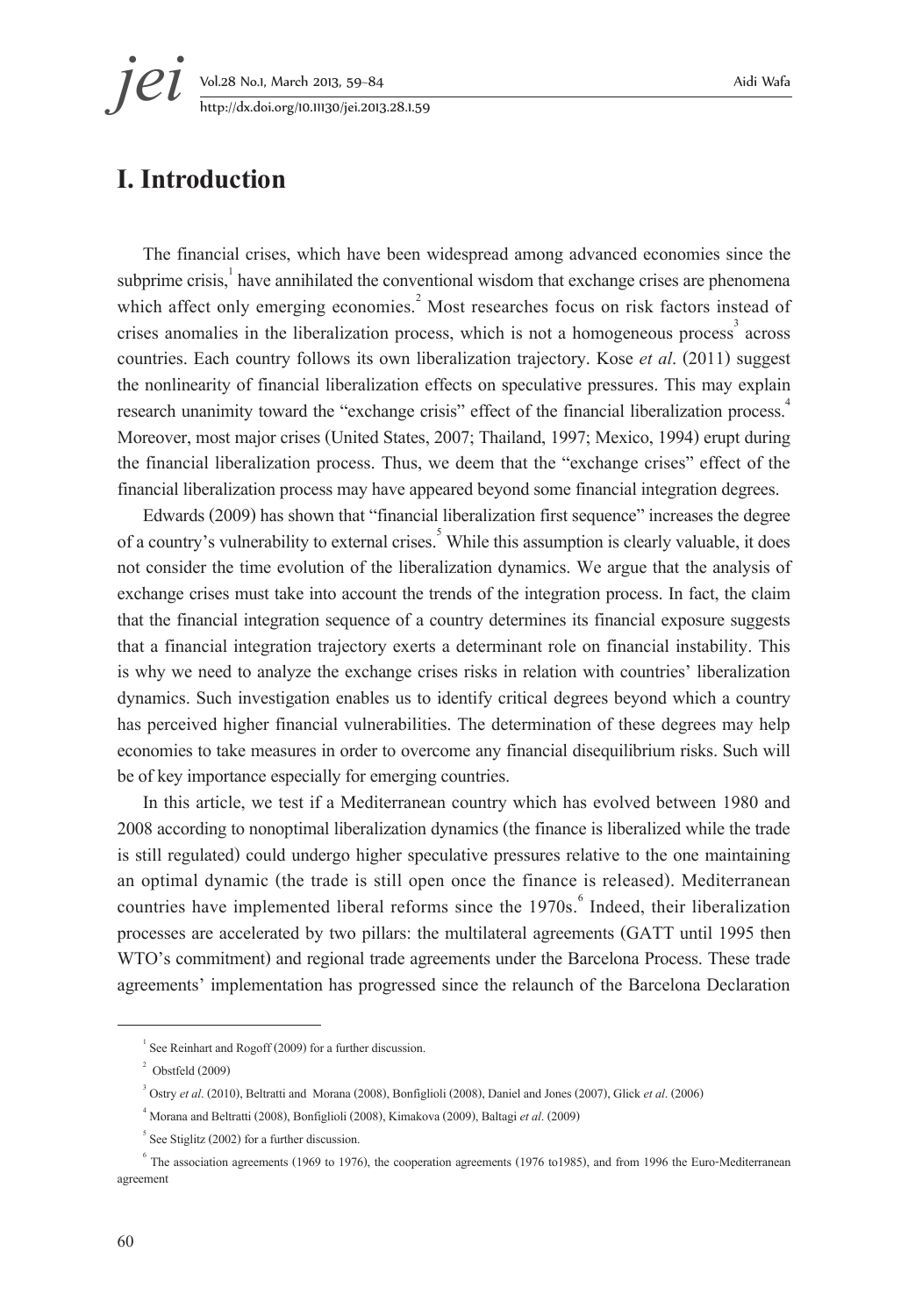in 2008. The Mediterranean Union has been signed by 27 members.<sup>7</sup> Naturally, Mediterranean countries' membership to supranational organizations has widely influenced their insertion trajectories. The dynamical nature of the liberalization process, in the same vein, implies that countries evolve according to different sequences of liberalization. Interestingly, an important component of literature views financial liberalization policies as the major cause of financial crises.<sup>8</sup> Such ideas may set the baseline for a new paradigm with regard to global financial stability. In this article, we develop a comprehensive regional database to investigate whether the dynamics of liberalization explain financial vulnerability. To this end, we estimate financial liberalization threshold degrees conditionally against the countries' liberalization dynamics. These thresholds in the relation (financial liberalization/speculative pressure) are estimated using the econometric procedures developed by Hansen (1999). The threshold model enables us to analyze the dynamics of the effects exerted by financial liberalization on the countries' vulnerability to currency crises. Afterwards, we consider a sensitivity analysis using two-stage logistic specifications in order to investigate the impact of the financial liberalization optimality on the exchange crisis probability.

The paper is organized as follows: In Section 1, we briefly review the financial and trade liberalization policies in the Mediterranean region in order to identify its liberal dynamics. Section 2 examines the literature on the optimal liberalization debate. Section 3 describes the data, definition of the variables, and econometric modeling. Section 4 summarizes the empirical results and provides a sensitivity analysis to the results obtained. Finally, Section 5 presents our concluding observations.

## **A. Financial and Trade Liberalization Dynamics in the Mediterranean Area**

We investigate the liberalization process of the Mediterranean area from 1980 to 2007 compared to the regions most impacted by the crises in Europe, Southeast Asia, and Latin America. Our analysis is based on *de jure* and *de facto* liberalization indicators. The financial integration dynamics are assessed using the Chinn and Ito<sup>9</sup> (2006) *de jure* index as well as the Lane and Mielsi-Feretti  $(2006)^{10}$  *de facto* index.<sup>11</sup> The first index measures the capital control's severity while the second assesses the country participation to the worldwide financial

<sup>7</sup> Austria, Belgium, Denmark, Germany, Spain, Finland, France, Greece, Ireland, Italy, Luxembourg, Netherlands, Portugal, United Kingdom, Sweden, Algeria, Cyprus, Egypt, Israel, Jordan, Lebanon, Malta, Morocco, Syria, Tunisia, Turkey, and the Palestine Authority

<sup>8</sup> Rodrik (1998), Stiglitz (2002), Mishkin (2006), Rodrik and Subramanian (2008)

<sup>9</sup> This index is based on principal components extracted from the disaggregated capital and the restriction measures of the current account in the AREAER (Annual Report on Exchange Arrangements and Exchange Restrictions).

<sup>10</sup> *(financial assets+financial liabilities)/GDP*

 $11$  See Table 1A. in the Appendices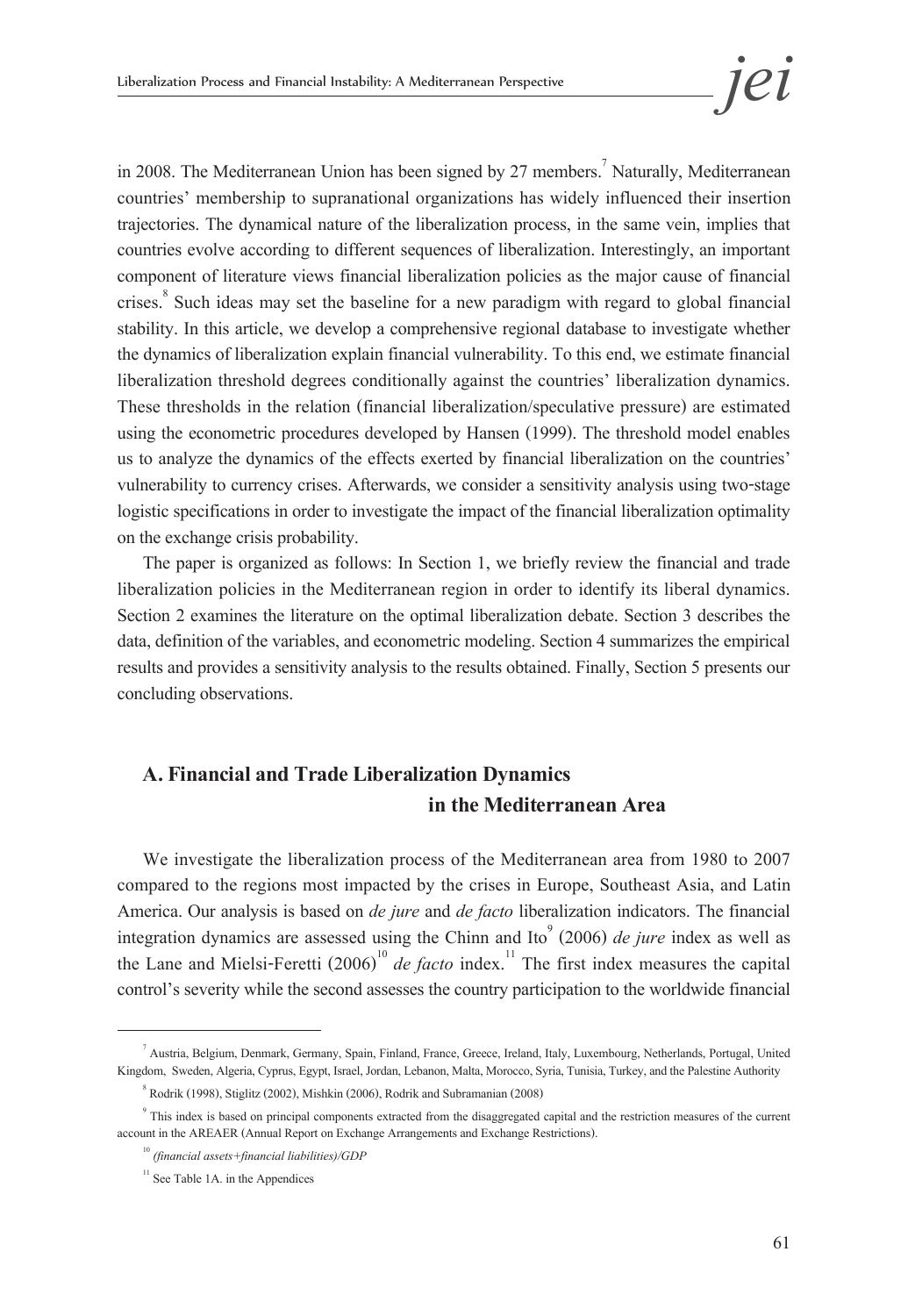# **jei** Vol.28 No.1, March 2013, 59–84 Aidi Wafa<br>http://dx.doi.org/10.11130/jei.2013.28.1.59 http://dx.doi.org/10.11130/jei.2013.28.1.59

market. Similarly, trade liberalization dynamics are analyzed using average applied tariffs on imports and the indicator of trade openness.<sup>12</sup> We observe that *de facto* financial liberalization, measured by the financial exchange volume as a percentage of GDP, increases between 1970 and 2007, recording an average growth rate of 4.6% while the institutional liberal reforms are relatively folded up during that period.<sup>13</sup> Despite the reimposition of barriers against free capital mobility during the 1920s, the ratio of financial exchanges and GDP has more than tripled since then. This means that financial barriers implemented by the Mediterranean economies fail to block foreign financial flows. Moreover, we remark that the financial sphere liberalization widely exceeds the trade opening. In fact, the ratio of financial exchanges to GDP is four times higher than the ratio of trade exchanges to GDP.

A regional evaluation may also inform us about the various trends in the liberalization process.<sup>14</sup> Similar to Edwards (2009), our investigation is based on the average applied tariffs of imports and the index of capital mobility.<sup>15</sup> We retain the rate "9.4%" and the score "4," respectively, as the trade and financial deregulation thresholds. Beyond those values, it can be generally agreed that the current and financial accounts are open.<sup>16</sup> We notice that, between 1985 and 2007, import tariffs fall by 42% (Europe), 68% (SouthEast Asia), and 77% (Latin America). However, tariffs increase by 173% in the Mediterranean area over the same period. At the same time, capital mobility has recorded an average rate of 1.7% in Europe, 3.4% in Latin America, 3.7% in Southeast Asia, and 3.3% in the Mediterranean. Despite the bilateral and Euro-Mediterranean agreements, the Mediterranean area remains the most commercially protected. This could be explained by trade barriers on agricultural trade even within the Mediterranean Partner countries<sup>17</sup> (Turkey, Egypt, Algeria, Tunisia, Morocco...<sup>18</sup>) which still also highly depend on import duties (Lebanon, Jordan, Tunisia, Morocco...<sup>19</sup>). Riess *et al*. (2001) also indicate that some Mediterranean economies have maintained important protectionist measures. Nevertheless, this area has continued its financial liberalization process throughout the period of 1985~2007.

In the European area, current accounts are integrated in the late 1990s and capital controls are dismantled. European economies have increased the tariffs during the period of 2004~2007. Interestingly, this area is the first severely impacted by the subprime crisis after the US market. We suggest that this sensitivity may be due to the area's liberalization trajectory. Particularly, the reregulation of trade could have caused a nonoptimal liberalization dynamic that has made

<sup>12 (</sup>exports+imports)/GDP

<sup>&</sup>lt;sup>13</sup> Figure 1

<sup>&</sup>lt;sup>14</sup> Table 1A

<sup>&</sup>lt;sup>15</sup> These two indexes are published by the Fraser Institute.

<sup>&</sup>lt;sup>16</sup> 9.4% and 4 are the 25<sup>th</sup> percentiles of world distribution of the legal indexes.<br><sup>17</sup> International Trade and Development, Public Issues Division Agriculture Economics Research Institute (LEI)

 $18$  Femise (2002)

<sup>19</sup> World Development Indicators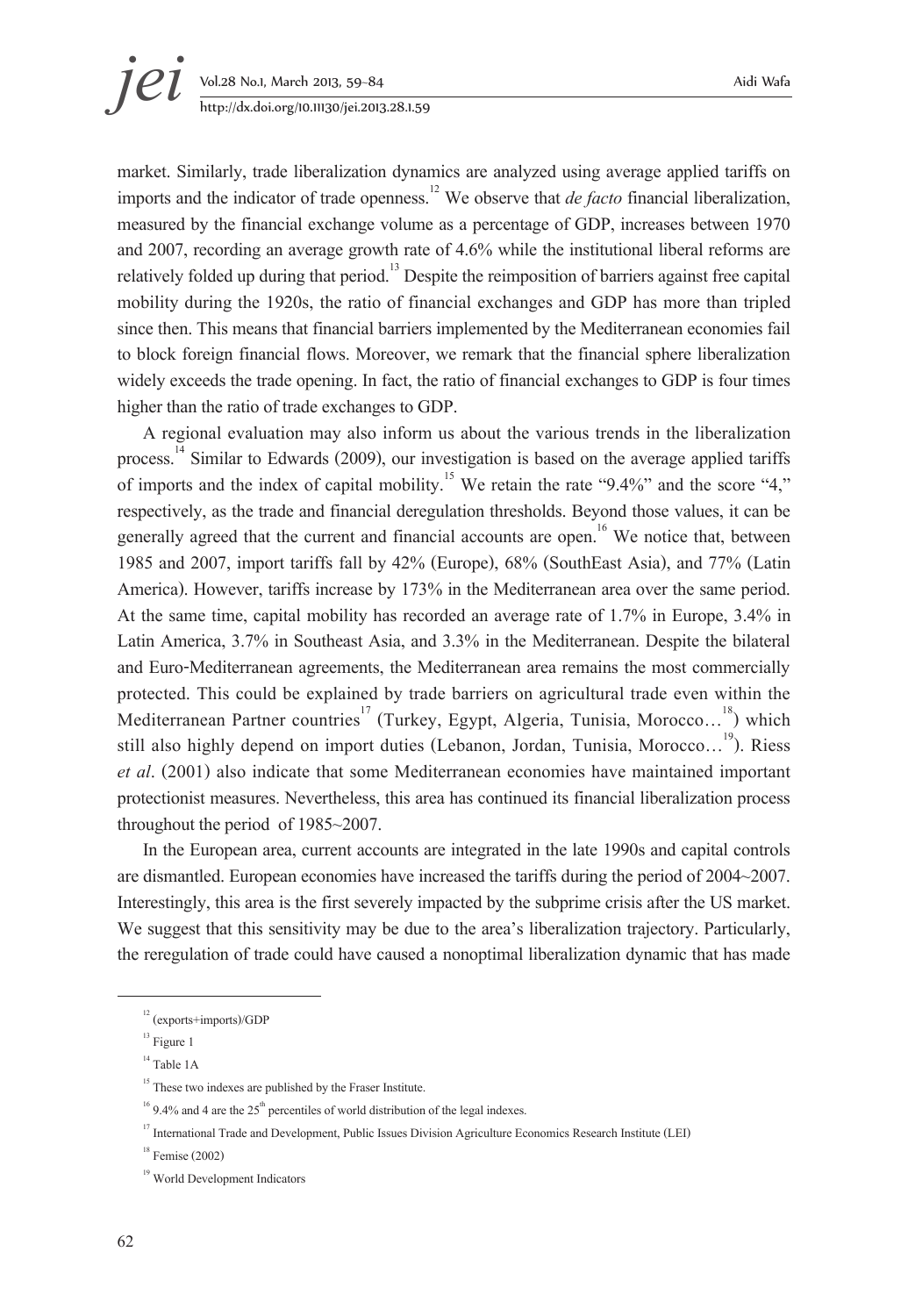these economies more vulnerable to exchange pressures.

Basing on the institutional liberalization thresholds, the Mediterranean area first releases the current accounts, followed by financial accounts.

Figure 1 shows a regional investigation of the effective trade openness and financial liberalization. We retain the commercial exchanges/GDP (trade component) and financial exchanges/GDP (finance component) indexes. Similarly, the respective percentage, 66.4 % and  $66.7\%$ , are the threshold degrees.<sup>20</sup>



**Figure 1. Evolution of the Process of International Financial Integration**

(Source) Author's calculation

We notice that the liberalization process in Latin America area is characterized by an important opening of financial accounts relative to commercial ones. The Southeast Asia area exhibits a simultaneous deregulation of the two pillars of the liberalization process. In Europe, the financial sphere was opened in the late 1970s and its extra regional trade in the mid-1980s. The pace of the financial liberalization widely preceded the commercial opening since the beginning of the 1990s. We also remark that the index of financial liberalization reached its peak in 2007. Such a phenomenon has been defined by Aglietta (2008) as an "excrescence" of financial integration relative to the rhythm of trade opening. In his analysis, Aglietta (2008) remarks that the United States exhibits such a period of financial integration excrescence before being shaken by the systemic crisis of 2007.

The Mediterranean area has maintained a gradual sequence of deregulation since the first

 $20$  66.4% and 66.7% are the 25<sup>th</sup> percentiles of the world distribution of the effective indicators.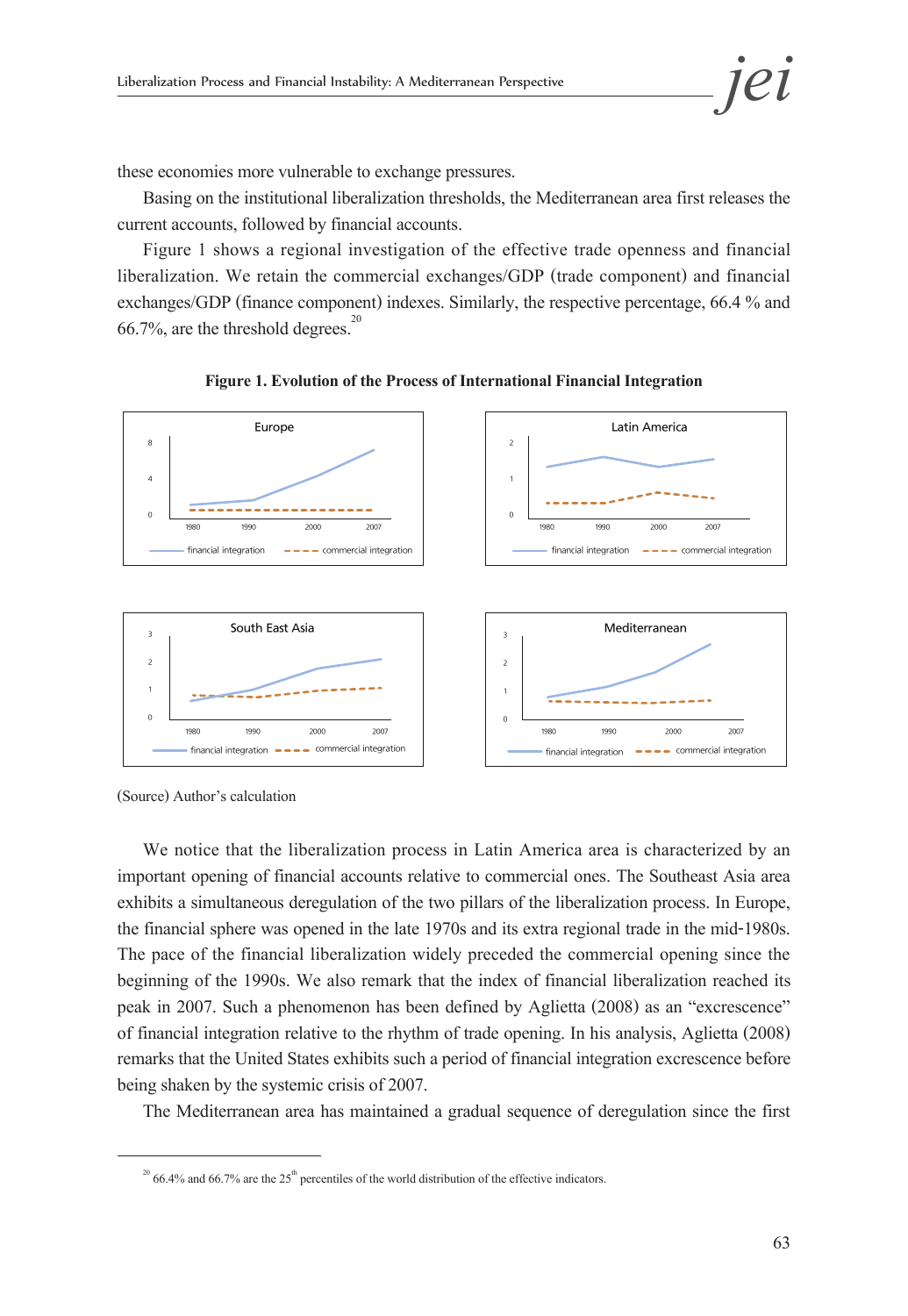# **jei** Vol.28 No.1, March 2013, 59–84 Aidi Wafa<br>http://dx.doi.org/10.11130/jei.2013.28.1.59 http://dx.doi.org/10.11130/jei.2013.28.1.59

stages of liberalization. Similarly, the threshold values of effective liberalization indicators assert that the current account has been released before financial ones. However, since the 1990s, we identify an excrescence of financial liberalization. A more detailed analysis based on the individual values of indicators illustrates that the Mediterranean area has on average closed the current accounts while the capital and financial ones remain open, particularly by the end of the 1980s and during the 1990s.

#### **B. Optimal Liberalization Debate**

Revisiting the debate on sequencing enables us to schematize both the optimal and nonoptimal liberalization dynamics. McKinnon (1973, 1991) and Edwards (1984, 2009) advocate commercial liberalization before opening capital as an optimal sequence. Financial liberalization should be achieved only when an economy consolidates its export sectors. McKinnon (1973, 1991) and Edwards (1984) suggest that opening up capital flows before trade liberalization may cause financial instabilities. Stiglitz (2002) has criticized the launch of financial liberalization since the first stages of integration based on the fact that this capital mobility will encourage speculation which increases the likelihood of exchange crises. Edwards (2009) explains that premature opening of the finances increases the vulnerability to exchange crises in view of commercial imbalance risks. In fact, the rise of capital flows is transitory and investors are likely to withdraw their assets from a country at any time, thereby inducing an exchange crisis. In such a case, a country must be able to compensate for the contraction of capital flows, which can be particularly difficult for developing countries. McKinnon (1993) argues that rapid capital inflows at the beginning of a liberalization scheme result in an exchange rate appreciation, making it difficult for domestic producers to adjust for protection removal. Thus, countries which liberalize their financial accounts after preconsolidation do not risk important financial instabilities. This could be due to short term interactions between the two accounts which insure for compensation in case of declines in external returns. Rodrik (1987) suggests that it is elementary to investigate the interactions between trade and financial integration processes because trade reform may lead to short-term recession if financial accounts have been liberalized. Thus, we propose that the dynamic nature of liberalization requires a sound redefinition of the optimal dynamic scheme according to which trade liberalization must always support financial deregulation (Figure 2). Similarly, the nonoptimal liberalization dynamic will be a scheme which leads to reregulation of trade while finance is still being released (Figure 3). Thus, a country which evolves according to that dynamic will risk financial liberalization excrescence and hence run an important risk in exchange crises (Rodrik & Rosenzweig, 2010; Edwards, 2009; Itô, 2006; Stiglitz, 2002).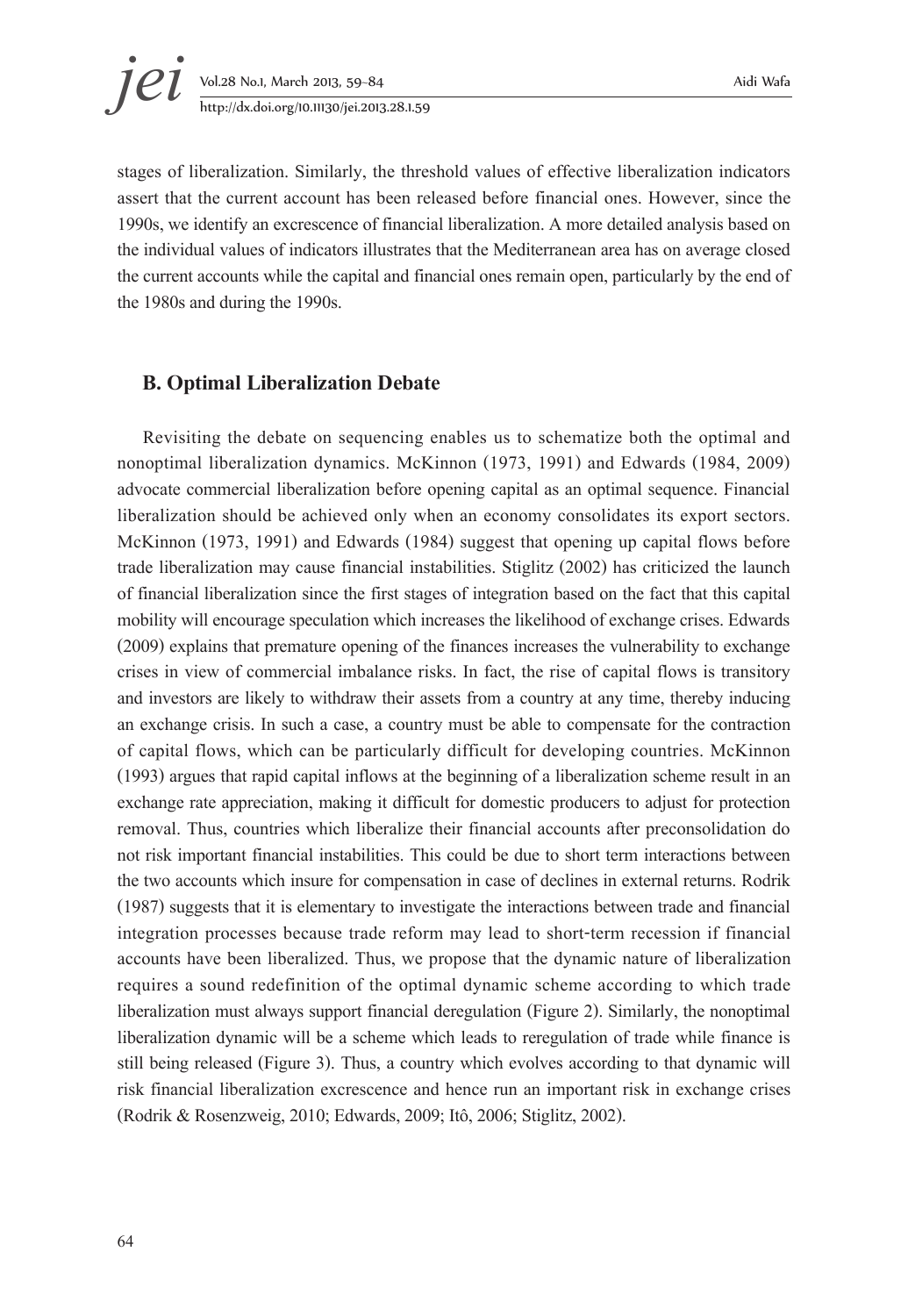

We identify the two groups of dynamics using the threshold values of *de jure* and *de facto* indicators previously discussed.<sup>21</sup> The optimal dynamic group respects these conditions: import tariffs remain  $\leq 9.4\%$  when the financial opening index is  $\geq 4$ . Moreover, this group exposes an effective commercial liberalization index of  $\geq 0.47$  when finance is released (financial exchanges/GDP  $\geq$  0.66). Intuitively, the nonoptimal dynamic group has evolved during the period of 1981-2008 with regulated trade (imports tariffs  $> 9.4\%$ ) and has opened financial accounts (international capital control index  $>$  4). Similarly, this group has displayed the ratio of commercial exchanges/GDP < 0.47 when financial accounts are open (financial exchanges/  $GDP > 0.66$ ). In the optimal dynamic group, we identify Tunisia, Israel, Jordan, Lebanon, and Cyprus while in the nonoptimal group we include Egypt, Malta, Turkey, and Morocco. In light of theoretical assumptions, we suppose that the first group is more vulnerable to a speculative attack.

## **C. Impact of the Liberalization Process on the Mediterranean Country's Vulnerability: An Empirical Investigation**

In this section, we investigate whether the financial liberalization effect on speculative pressure changes beyond certain "thresholds" degrees which may vary according to the liberalization process dynamics. To test this hypothesis, we use a crisis index as measure of one country financial vulnerability. Our sensitivity analysis provides results in terms of exchange crisis probability.

#### **1. Variable Definition and Data**

We measure the crisis using the currency crisis episode index of Sachs *et al*. (1996). The Speculative Pressure Index ( $SPI<sub>it</sub>$ ) measures the intensity of exchange tensions.  $SPI<sub>it</sub>$  is a weighted average of nominal foreign exchange rate variations and negative changes of mon-

<sup>&</sup>lt;sup>21</sup> See Section I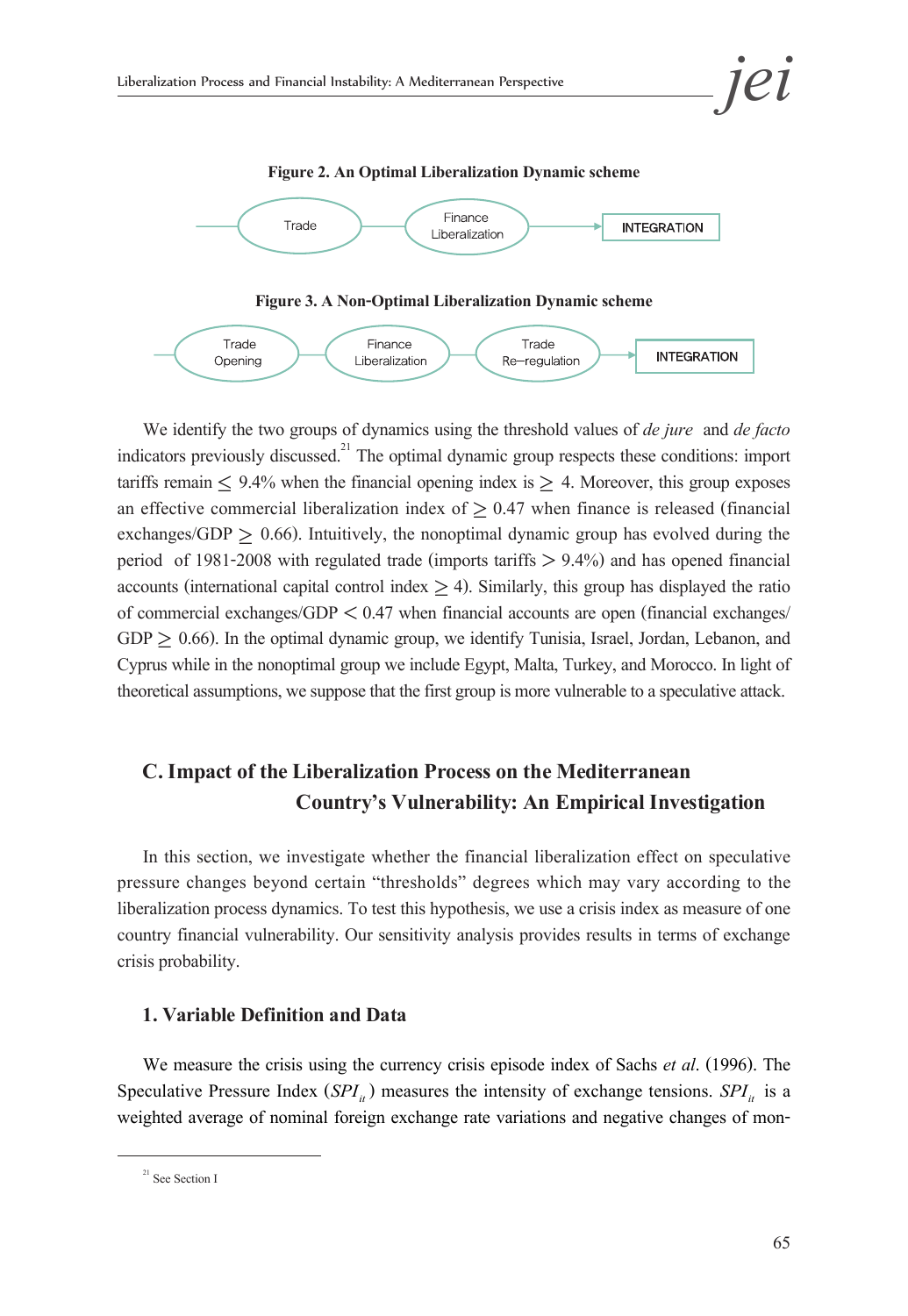**jei** Vol.28 No.1, March 2013, 59–84 Aidi Wafa<br>http://dx.doi.org/10.11130/jei.2013.28.1.59

etary reserves working to avoid the possibility that the index be dominated by one of the vari- ables.

$$
SPI_{it} = (P_{EX_i}[EX_{it}]) - (P_{RES_i}[RES_{it}])
$$

Where 
$$
P_{RES_i} = \frac{\sigma_{RES_i}^2}{\sigma_{EX_i}^2 + \sigma_{RES_i}^2}
$$
,  $P_{EX_i} = \frac{\sigma_{EX_i}^2}{\sigma_{EX_i}^2 + \sigma_{RES_i}^2}$ 

 *EX* is the nominal foreign exchange rate percentage variation, *RES* is the monetary reserves variation rate while  $\sigma_{EX}^2$  and  $\sigma_{RES}^2$  are, respectively, the nominal foreign exchange rate vari-<br>ance and monetary reserve variance. The negative sign allotted to reserves variation enables us to obtain an index which becomes higher as we approach a crisis.

In our model, we retain macroeconomic variables in the light of the literature on theoretical and empirical exchange crises. The sample is composed of nine Mediterranean countries over the period of 1981~2008. Our choice is subject to the availability of the data (see Table 1).

| Category                    | Concept                               | <b>Measure</b>                          |  |
|-----------------------------|---------------------------------------|-----------------------------------------|--|
|                             | Monetary disequilibrium               | M2/Reserve                              |  |
|                             | <b>Banking fragilities</b>            | Domestic Credit/GDP                     |  |
| Macroeconomic<br>indicators | <b>Fundamentals</b>                   | <i>Inflation</i>                        |  |
|                             | Structure of flows                    | <i>FDI/ENG</i>                          |  |
|                             | Sensitivity to the fluctuations in EU | Return of US Treasury Bond for 10 years |  |
| Common shocks               | Commercial links                      | Commercial opening/GDP                  |  |
| Policy of Liberalization    | <b>Financial links</b>                | Financial exchanges/GDP, Kopen          |  |

#### **Table 1. Crises Vulnerability Indicators**

(Source) International Financial Statistics (IFS), International Monetary Fund, Reserves (1L.d), exchange rate (line rf), commercial balance=(Exports-Imports)/GDP; commercial opening=(Exports +Imports)/GDP; exports (ligne 70..2F), imports (ligne 71... ZF); data base of Lane and Mielsi-Feretti (2006): FDI (Foreign Direct Investment), PI (Portfolio Investment), Financial exchanges= *FDI+PI+DEBTS, GDP*; http://www.ssc.wisc. edu/~mchinn/research.html (*Kopen*) and the return of the American Treasury Bond for 10 years, BIS « International Bank of Settlements» at http://www.economagic.com/em-cgi/data.exe/fedbog/day-tcm10y

#### **2. Econometric modeling:**

#### **1) Theoretical approach and threshold identification**

We use Hansen's (1999) techniques to identify structural changes in the financial integration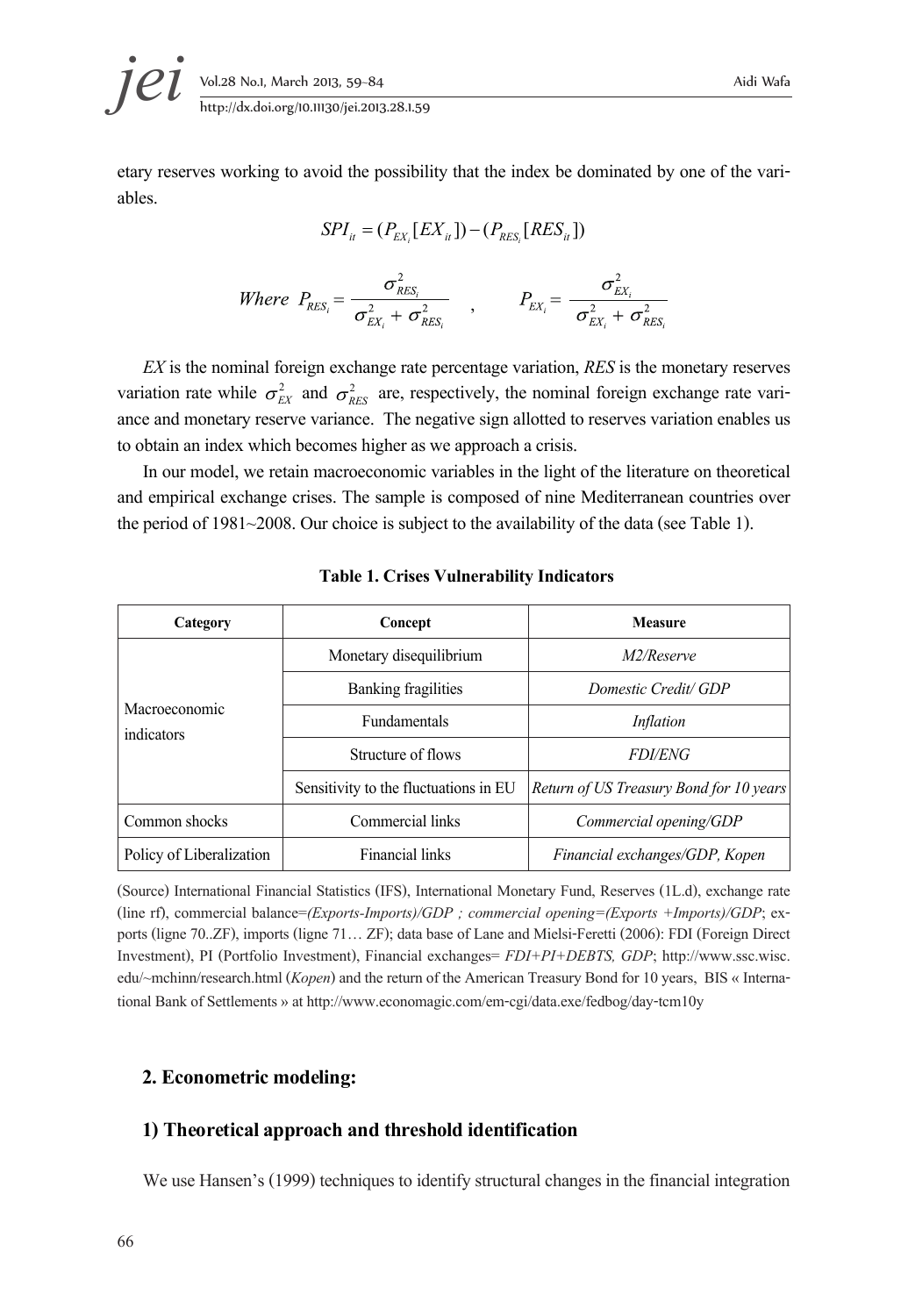impact on the speculative pressures. Our threshold variable is the financial market integration (foreign financial assets and engagements<sup>22</sup>/GDP), which constitutes the best available measure of countries' international financial integration. In the first stage, we sweep the threshold series to eliminate the extreme values. In fact, the identification of breaks close to the distribution tails is due to sample skews. The Hansen (1999) model takes the following form:

$$
SPI_{ii} = \mu_i + \alpha x_{i_{i-1}} + \beta'_i \text{ integ} = \text{fin}_{i_{i-1}} I(\text{integ} - \text{fin}_{i_{i-1}} \le \gamma) + \beta'_2 \text{ integ} = \text{fin}_{i_{i-1}} I(\text{integ} - \text{fin}_{i_{i-1}} > \gamma) + e_{i_{i}} \tag{1}
$$

*SPI*<sub>*it*</sub> is the speculative pressure index in country *i* for the period *t*, *integ*  $\int$ *fin*<sub>*it*</sub> 1 constitutes a delayed measure of financial integration (threshold variable),  $x_{it-1}$  represents a delayed vector of the control variables,  $\mu_i$  synthesizes unobserved effects specific to the country, and  $e_{it}$ is the term of error for each observation. *I* (.) is an indicator function which considers two cases according to whether the level of financial liberalization *integ \_ fin<sub>it</sub>*, is higher (*1*) or lower (*0*) relatively to the estimated threshold  $(\hat{r})$ .

The model variables are delayed to overcome causality problems. Otherwise, we cannot conclude if fundamental deterioration causes crises or if it is the crisis which causes the vari-<br>ables' degradation.  $\beta'_1$  and  $\beta'_2$  are the financial integration marginal effects according to the threshold value whereas  $\mu_i$  is the specific effects "country "and  $e_i$  are supposed to identically distribute at an average of 0 and variance of  $\sigma^2$ . We can write:

$$
SPI_{ii} = \begin{cases} \mu_i + \alpha \ x_{it-1} + \beta'_i \text{ integ }_{-} f \text{ in } i \neq i, & if \text{ integ }_{-} f \text{ in } i \neq i \\ \mu_i + \alpha \ x_{it-1} + \beta'_2 \text{ integ }_{-} f \text{ in } i \neq i, & if \text{ integ }_{-} f \text{ in } i \neq i \end{cases}
$$

Another compact representation is:  $SPI_i = \mu_i + \alpha x_{i-1} + \beta$  integ \_ fin<sub>it-1</sub>( $\gamma$ ) +  $e_i$ 

$$
integ\_fin_{ii-1}(\gamma) = \left(\begin{matrix} integ\_fin_{ii-1} I(integ\_fin_{ii-1} \leq \gamma) \\ integ\_fin_{ii-1} I(integ\_fin_{ii-1} > \gamma) \end{matrix}\right) \text{ and } \beta = (\beta_1' \beta_2')'
$$

The observations are divided into two regimes according to whether  $\int_{t=1}^{\infty}$  fin<sub>it-1</sub> is weaker or higher than the threshold  $\gamma$ . We estimate the threshold and regression slopes using least squares estimation of the fixed-effects transformation model.  $\gamma$  is the value of  $\gamma$  which minisquares estimation of the fixed-effects transformation model.  $\hat{\gamma}$  is the value of  $\gamma$  which mini-<br>mizes the sum of the residues' squares:  $\hat{\gamma} = \arg \min_{\gamma} S(\gamma)$  with  $S(\gamma) = \hat{e}(\gamma)\hat{e}(\gamma)$ . Hansen (1999)  $\hat{y}$  = arg min<sub>*i*</sub> *S*(*γ*) with *S*(*γ*) =  $\hat{e}$  (*γ*) $\hat{e}$  (*γ*). Hansen (1999) ꞌ built confidence intervals on the basis of the likelihood ratio:  $LR(Y) = \frac{(S(Y) - S(\tilde{Y}))}{\tilde{C}^2}$ .

For the threshold value identified  $\gamma = \hat{r}$ , the LR ratio is null. The threshold test is rejected at *a* level if  $LR(\hat{r})$  exceeds  $c_{\alpha}(1-a)$  where  $c_{\alpha}(\alpha) = -2\log(1-\sqrt{1-\alpha})$ . Moreover, the confidence interval corresponds for a threshold of risk ( $\alpha$ ) to the values of  $\gamma$  such as in  $LR(\gamma) \leq c(\alpha)$ .

 $22$  This index is provided by Lane and Mielsi-Feretti (2006).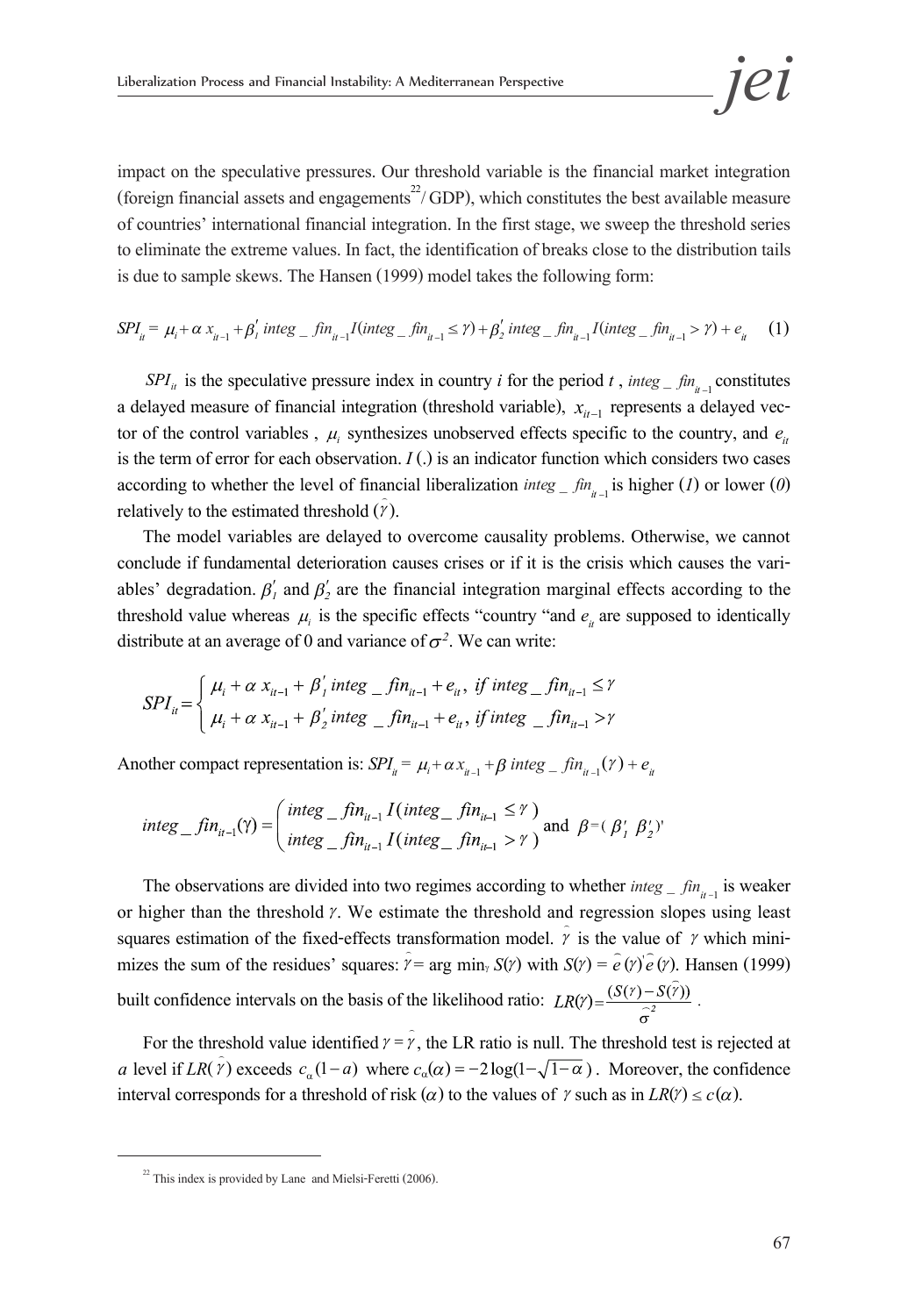#### **2) Econometric Specifications**

The exchange crises' redundancy and the classical linear models' inability to timely pre-<br>vent their occurrence require reviewing the relevance of these models to describe the effects of financial liberalization on exchange pressures. Consequently, we propose to test the ability of the nonlinear specifications (sequential models) where we include the estimated thresholds us- ing Hansen's technique:

$$
SPI_{u} = \mu_{i} + \beta \text{ integ}_{-}f_{n_{u-1}} + \lambda I(\text{integ}_{-}f_{n_{u-1}} > \gamma) + \theta (\text{integ}_{-}f_{n_{u-1}} * I(\text{integ}_{-}f_{n_{u-1}} > \gamma)) + \alpha x_{u-1} + \varepsilon_{u} \tag{2}
$$

Indeed, if the financial liberalization degree is below  $\hat{y}$ ,  $I(.) = 0$ ,  $\theta = 0$ , the relation (financial integration/speculative pressure) would be rather linear. However, if it exceeds  $\hat{v}$ , I(.) = 1 and the financial liberalization coefficient is  $\theta$ , the threshold effect would be confirmed, and the financial liberalization coefficient would move from  $\beta$  to  $\theta$ . Thus, we use the Wald test to infer the null hypothesis ( $\beta - \theta = 0$ ). The coefficients' constancies rejection implies that the financial liberalization degree which exceeds "the threshold"  $(\theta)$  explains in a more pertinent way the effect of financial integration on speculative pressures. The statistical significance of threshold models is tested by comparing the estimations' results to those provided by the specifications using linear and nonlinear transformations of the "financial integration" variable. The nonlinear transformation retained is the one which minimizes the chi-squared value and converts the vari- able "financial integration" into a normally distributed variable. This methodology will enable us to assess the ability of the threshold model to approximate the dynamics of the financial liberalization.

Equation 1's differentiation involves a recourse to dynamic panel models. For this specific model, the standard econometric techniques (OLS, IV ...) do not provide efficient parameter estimates<sup>23</sup> due to the dynamic nature of the regression.<sup>24</sup> Thus, the GMM techniques<sup>25</sup> offer more consistent and efficient estimations. Similarly, GMM procedures overcome the problems of endogeneity bias, reverse causality, and omitted variables.<sup>26</sup> These problems arise from the correlation between the lagged dependent variable, *SPI*<sub>*i+*</sub>, and error term.  $\varepsilon$ <sub>*i*</sub>. as well as between explanatory variables and the country specific term  $\mu_i$ . As a consequence, Model 1 becomes:

$$
(SPI_{ii} - SPI_{ii-1}) = \beta (integ_{i} - fin_{ii-1} - integ_{i} - fin_{ii-2}) + \alpha'(x_{ii-1} - x_{ii-2}) + (\varepsilon_{ii} - \varepsilon_{ii-1})
$$
(3)  

$$
i = 1,...,n, t = 2,...,T_{i}
$$

 $23$  Sevestre (2002)

<sup>&</sup>lt;sup>24</sup> Aguirre and Calderon (2006)

 $^{25}$  Arellano and Bond (1991)

<sup>26</sup> Kpodar (2007)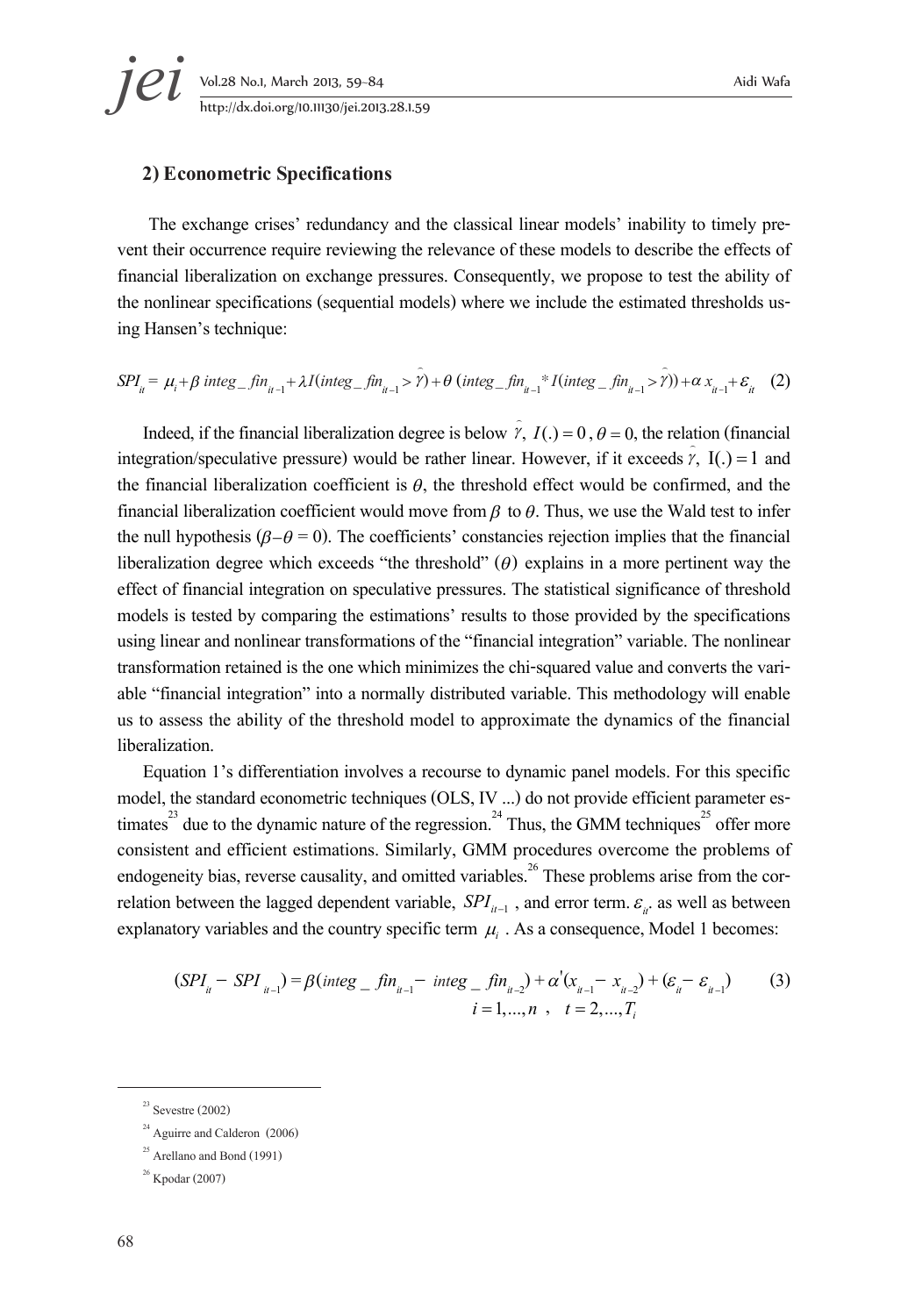The first order differentiation eliminates the time invariant bias.<sup>27</sup> However, the correlation between  $(SPI_{i-1} - SPI_{i-2})$  and the differentiated error term  $(\varepsilon_{i} - \varepsilon_{i-1})$  brings about a new bias. In order to overcome this bias, the GMM estimation of Equation 2 is based on the following orthogonality conditions of Arellano and Bond (1991):

$$
E(integ_{-}fn_{it-1-s}(\varepsilon_{it} - \varepsilon_{it-})) = 0 \quad for \quad s \ge 2 \, ; \, t = 3,...,T_i \tag{4}
$$

$$
E(x_{u-1-s}(\varepsilon_{u} - \varepsilon_{u-1})) = 0 \qquad \qquad \text{for} \quad s \ge 2 \, ; \, t = 3,...,T_{i} \tag{5}
$$

This technique avoids the over-fitting risk by reducing the dimensionality instruments while taking into account the presence of heteroscedastic consistent standard errors. The difference estimator is obtained after a two-step procedure. In the first stage, the retained residuals provide consistent matrix estimate of variance–covariance errors. The error terms are independent and homoscedastic. Therefore, the difference estimate is asymptotically more efficient than that seen in the first step. Secondly, the presence of error terms' second-order correlations must be tested to validate the GMM estimator consistence. In fact, the GMM estimator consistency de- $-\varepsilon_{t-2}^{\,}$ ) = 0.

The test statistic is asymptotically standard normal under the null hypothesis and is given by:  $N = \frac{\Delta \hat{\varepsilon}_{-2} \Delta \hat{\varepsilon}^*}{\sqrt{2\pi}}$  $\frac{\varepsilon_{-2}\Delta}{\sqrt{2\pi}}$  $\frac{\Delta \mathcal{E}}{\mathcal{E}}$ 

∆ε  $\hat{\epsilon}_2$  is equivalent to residuals' twice lagged vector and  $\hat{\epsilon}^*$  is a vector of trimmed  $\hat{\epsilon}$  to match  $\hat{\mathcal{E}}_2$ .

We use the overidentifying restriction test of Sargan. Under the null hypothesis, the Sargan statistic is asymptotically distributed as a  $X^2$  with  $p^{-k}$  degrees of freedom and is written as:

$$
S = \Delta \hat{\varepsilon}^{\prime} \left( \sum_{i=1}^{n} W_i^{\prime} \Delta \hat{\varepsilon}_i \Delta \hat{\varepsilon}_j^{\prime} W_i^{\prime} \right)^{-1} W^{\prime} \Delta \hat{\varepsilon}
$$
(6)

where *W* equals the instruments matrix, *p* represents the columns' number in *W*, and *k* pertains to the number of estimated parameters.

#### **3. Empirical Evidences**

The main results from the threshold specifications for Mediterranean countries are displayed in Table 2.<sup>28</sup> Our results are presented on the basis of Hansen, Wald, Fisher, and Sargan test precisions. The Wald test asserts the presence of threshold effects for the two groups. It shows that structural change on the sense of the effect exerted by financial integration on speculative pressures occurs when the financial exchanges' amount has exceeded 117% of GDP for the

 $27$  It includes the omitted variable effect and the country specific effect.

 $^{28}$  The detailed results are reported in Tables 2A and 3A (see Appendix).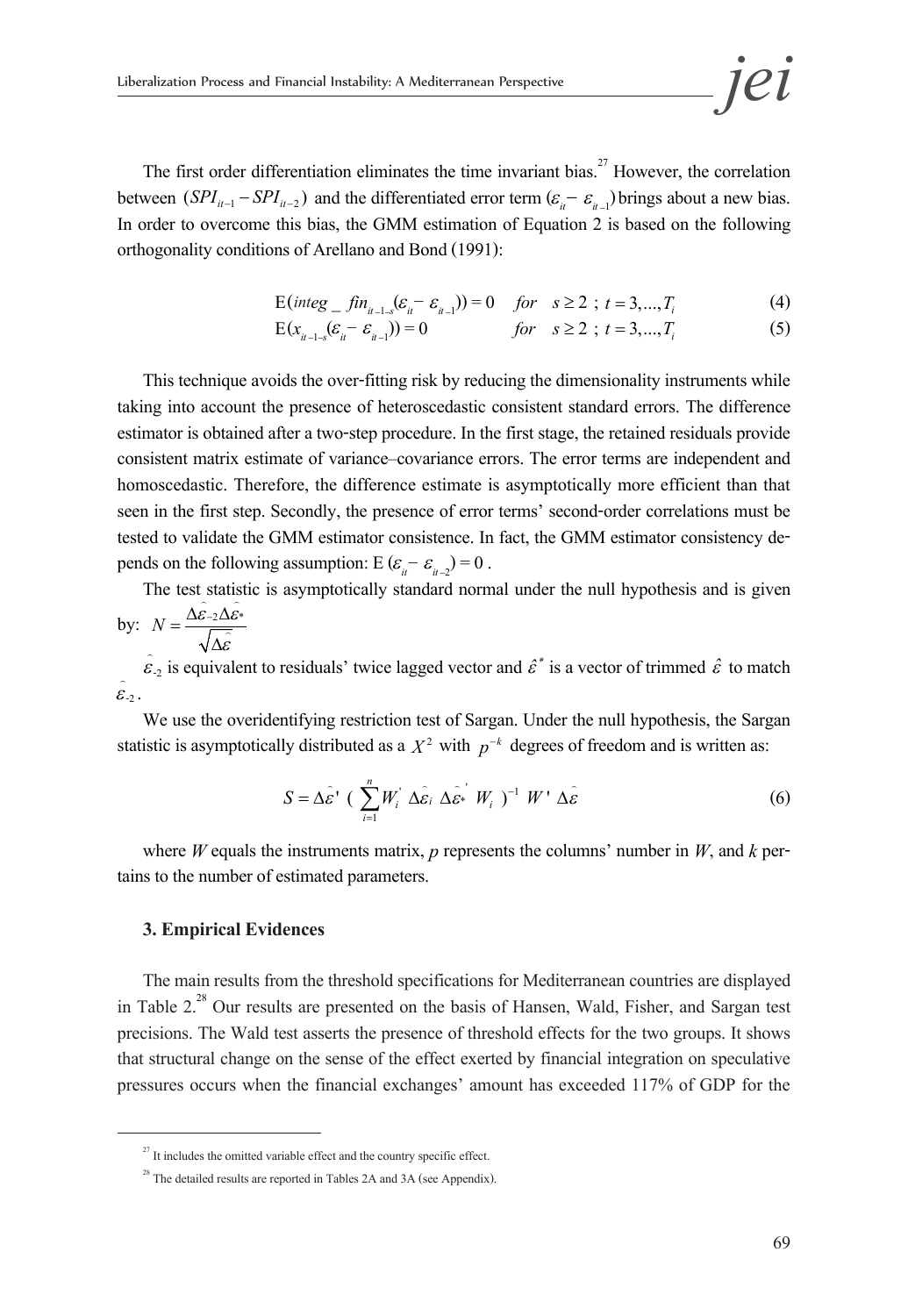optimal dynamic group and 78% of GDP for the nonoptimal dynamic group. These results assert that the financial integration effect on speculative pressures change beyond a certain degree (presence of nonlinear effects). Moreover, the Fisher and Sargan tests affirm the threshold models' consistency.<sup>29</sup> Interestingly, the threshold specification takes into account the change in the impact of financial liberalization on speculative pressures.

The results suggest that the financial integration effects on the speculative pressures undergone by Mediterranean exchange markets differ widely depending on liberalization dynamics. Therefore, liberal dynamics may have a significant impact on a country's financial stability. In fact, the threshold specifications suggest that the financial integration effect on the speculative pressures has reversed beyond the estimated thresholds for the two groups. Thus, reaching key financial integration degrees may make a country either more or less vulnerable to exchange pressure. Moreover, the threshold estimations reveal that the financial liberalization degree from which the structural change has been reached prematurely for the group of non-optimal dynamics. In fact, the inversion of the financial liberalization effect suggests that the reforms' dynamics constitute an important determinant of financial stability. The Mediterranean countries which have prematurely liberalized their financial accounts have reached a threshold when the volume of their financial exchanges has exceeded 78% of their GDP.<sup>30</sup> From this evidence, our results suggest that the effects of "speculative pressure" of the financial integration process is more important for the optimal dynamic group.

A more detailed analysis shows the presence of the financial liberalization's excrescence phenomenon within the optimal dynamic countries. Indeed, their financial liberalization indicator, beyond the structural change date, is 2.5 times higher than the trade openness indicator. Also, the ratio is two times higher than that of the nonoptimal dynamic group. Thus, the integration trajectory of the optimal liberalization group threatens the countries' financial stability. However, the preservation of an optimal liberalization dynamic has delayed significantly the date of structural break in the relation (speculative pressures/financial liberalization). In the same vein, the reduction of speculative pressures is more significant for the group which has evolved within the optimal reform dynamics. Indeed, a 1% rise in financial integration decreases speculative pressures by 1.48 %. However, this decrease represents a 0.12 point for the group with non-optimal dynamic. In fact, our theoretical investigation suggests that if a country evolves according to a non-optimal liberalization dynamic, the interaction between the real and financial spheres do not operate. Such a case disables the compensation between the trade and financial balances in case of external disequilibrium.

These results assert our primary hypotheses:

- Financial integration raises speculative pressures only beyond specific threshold degrees.
- The speculative pressure effect depends on the liberalization dynamics.

 $29$  See Tables 2A and 3A in the Appendix.

<sup>&</sup>lt;sup>30</sup> In relation to speculative pressure/financial liberalization.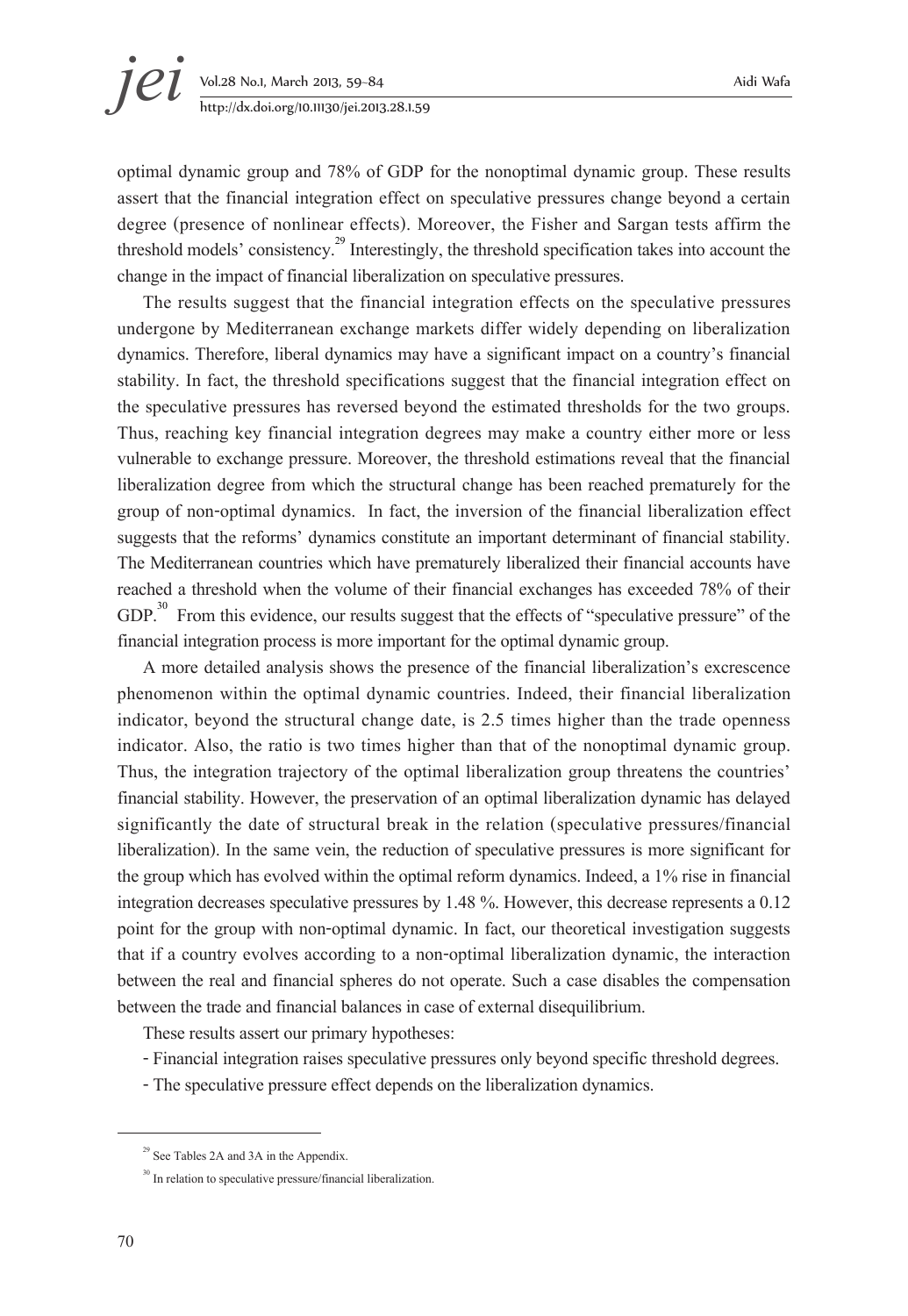Interestingly, the results demonstrate that greater liberalized trade reduces the countries' exposure to exchange crises. In fact, once the financial liberalization degree of non-optimal dynamic countries exceeds 66.7% of their GDP, a 1% increase of trade openness reduces the speculative pressures by 0.063 percentage points. For the optimal dynamic countries, every increase of trade integration raises speculative pressures by 0.17. Such a result may be due to the presence of financial liberalization outgrowth relative to the trade openness level. This inadequacy may have disabled the interaction between the two balances (trade and financial) in order to reduce exchange pressures.

In the next section, we investigate the sample splits in the two groups Figures 4 and 5. The likelihood ratio is defined as a function of the financial liberalization degree. The thresholds are the values which minimize the likelihood ratio (LR) figures. The LR tends to reach 0 at the threshold degrees. These graphs assert explicitly the superiority of the two-regime specifications. The latter can seize the dynamic effects of financial liberalization on speculative pressures.

The empirical literature addressing the issues relating to financial crisis determinants and contagion mechanisms have mainly relied on linear specifications of the financial liberalization effect. However, the continued occurrence of financial crises and the difficulties in timely preventing the exchange crises episode suggest that the researches have not succeeded to identify the variable which explains the crises. In light of our empirical investigation, we suggest that the introduction of discontinuities in the effects of financial liberalization on speculative pressures may enhance the statistical significance of the crisis models. Furthermore, the evolution of the likelihood ratio (LR) for the non-optimal group seems to be more ambiguous. Its LR decreases 3 times before the structural change date.



**Figure 4. Likelihood ratio evolution "Optimal dynamic group"** 

(Source) Author's calculation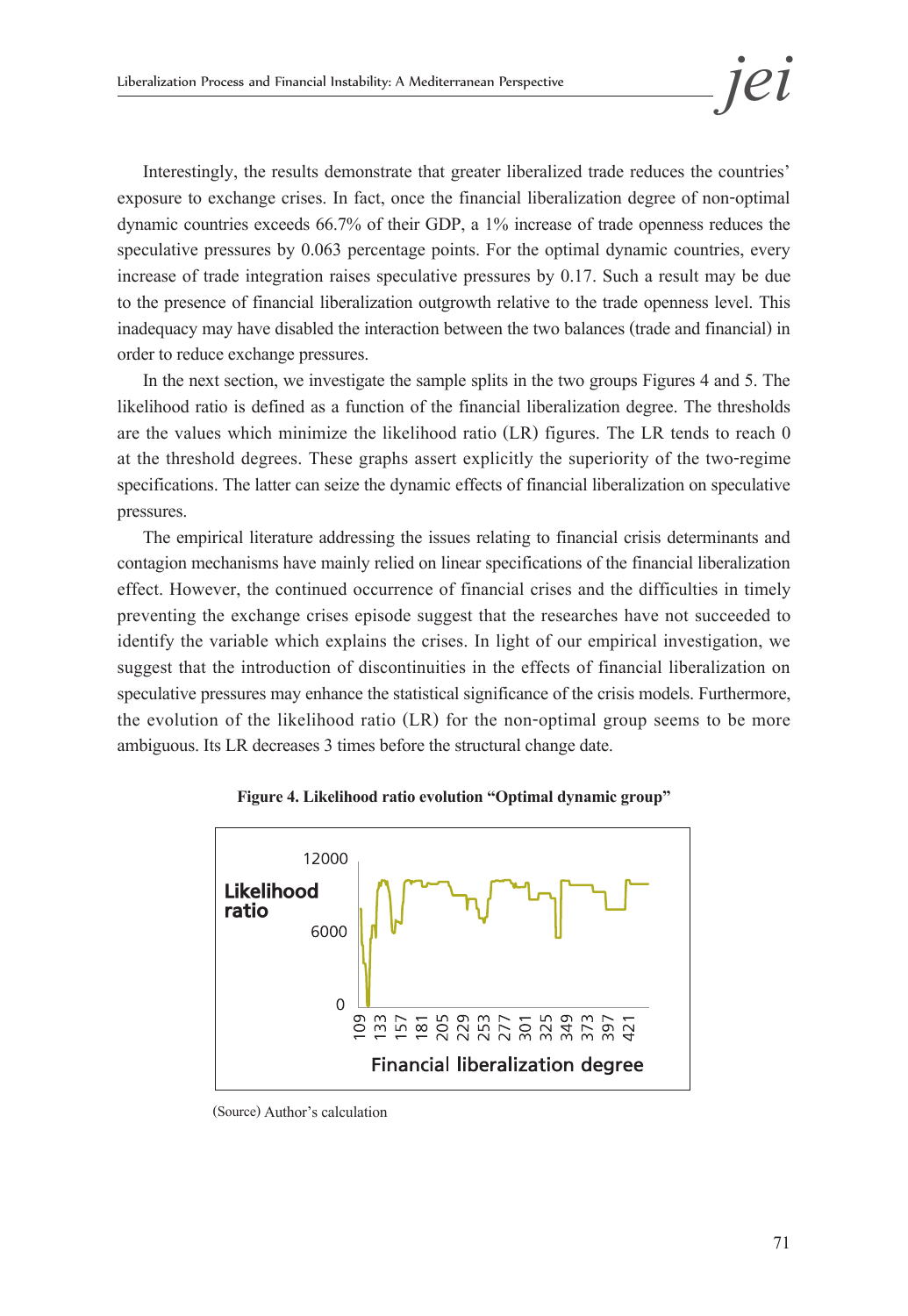

**Figure 5. Likelihood ratio evolution "Non-Optimal dynamic group"** 

(Source) Author's calculation

Surprisingly, the *de jure* financial liberalization index (*Kopen*) does not exert a significant impact on speculative pressures for the two groups. This result supports our preliminary observation $3^3$ : the capital controls implemented by Mediterranean countries do not efficiently restrict capital movements, especially beyond the threshold degrees. Such inefficiencies reduce the ability of those countries to use foreign flow taxation as stabilization instruments in case of contagion risks. Further, "hot money" (hedge funds) was mainly responsible for the last exchange crises since 1990. The economies must be able to adopt strict regulations in order to manage the turmoil which can be generated by free flows of "hot money." Hence, the Mediterranean countries must be able to carry out capital reforms capable to limit efficiently the movement of external capital flows in case of potential contamination risks.

Concerning the impact of other variables, few effects are worth noting. For the optimal dynamic countries, the existence of monetary disequilibrium (M2/reserves) increases the exchange disturbances. Such effect means that the Mediterranean central banks have faced some difficulties to overcome the reserve exhaustions after financial panics. The banking authorities have been unable to get through the monetary resources' decline without increasing the speculative pressures. Interestingly, these are the same countries which have been impacted by banking crises (Tunisia, 1991~1995; Israel, 1977~1983; Jordan, 1989; Lebanon, 1984~1990; Cyprus, 1986). In the same way, a unit increase of the banking disequilibrium (domestic credit/ GDP) for the optimal dynamic group raises significantly the exchange market pressures by 0.44 points. This empirical evidence supports the twin crisis argument proposed by Kaminsky and Reinhart (1996) which states that currency crises seem to be vastly correlated to banking crises. Hence, these countries are more likely to be shaken by twin crises.

Finally, our analyses show that inflation is negatively associated to speculative pressures

 $31$  Section A.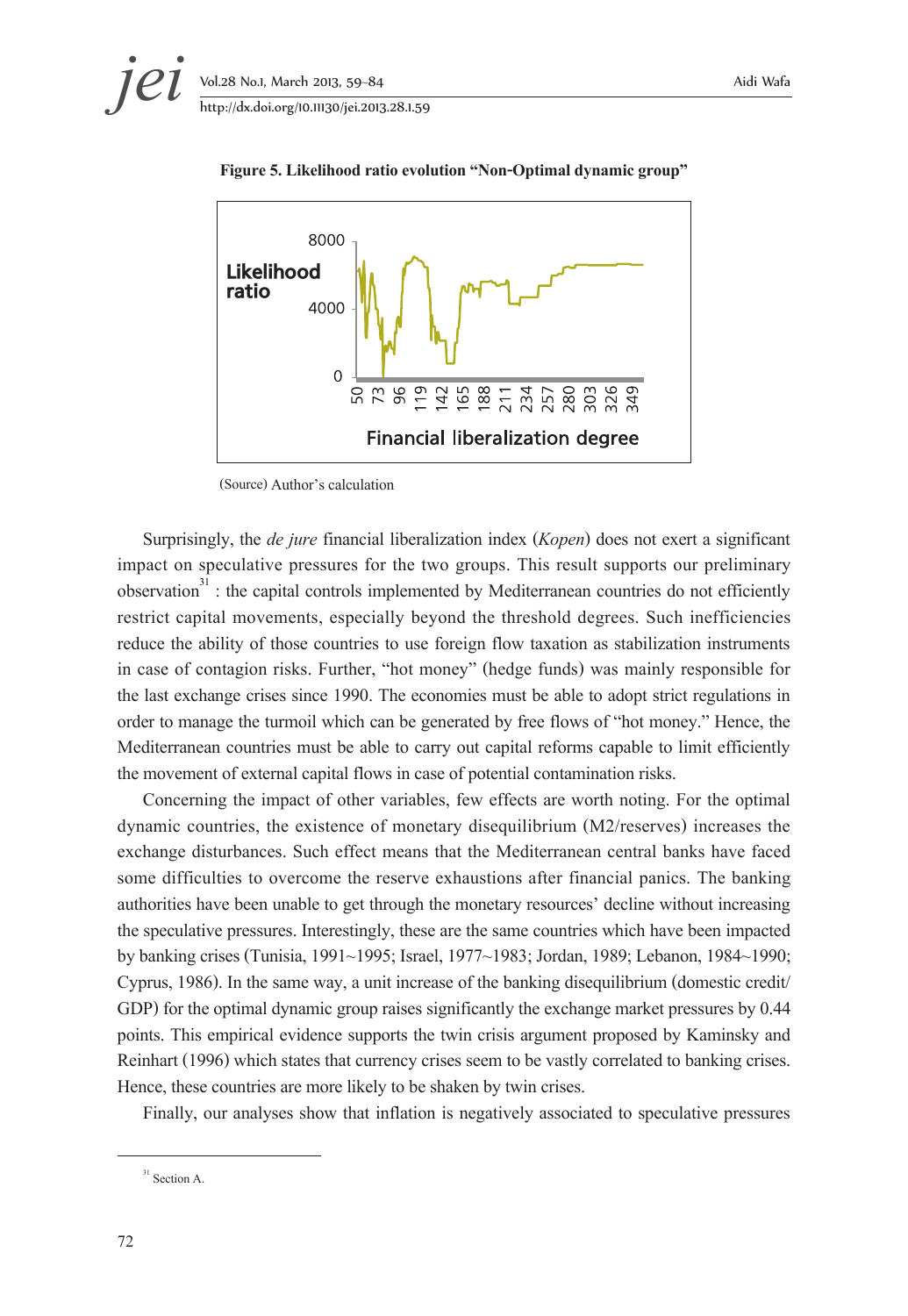for the two groups of countries. In fact, a unitary increase of inflation leads to a speculative pressure decline of 0.001 (optimal dynamic) and 0.0003 (nonoptimal dynamic). Thus, inflation targets fixed by the Mediterranean countries are not vulnerable to speculative attacks. A similar result has been found by Hutchison and Noy (2006) and Joyce and Nabar (2009). In fact, most Mediterranean countries have launched stabilization inflation plans (Egypt, 1991; Turkey, 1990s; Algeria, 1995~1998; Libya, 1988; Syria, 1980s; Tunisia, 1996; Lebanon, 1988; Jordan, 1989; Israel, 1980s; Cyprus, 1975). In general, such plans lead to currency overvaluation and trade balance degradation.<sup>32</sup> Also, the optimal dynamic countries have better managed their policies in order to stabilize inflation without recording higher speculative pressures.

| <b>Variables</b>                         | Optimal dynamic group       | Non-Optimal dynamic group   |
|------------------------------------------|-----------------------------|-----------------------------|
| $M2$ / Reserve                           | $-0.01e-02***$<br>$(-3.87)$ | $0.00013e-02$<br>(1.88)     |
| finance integ                            | $-1.478*$<br>$(-2.33)$      | $-0.118*$<br>$(-2.14)$      |
| <i>I</i> (finance integ > $\gamma$ )     | $-1.324*$<br>$(-2.03)$      | $-0.241*$<br>$(-2.35)$      |
| finance integsup $\gamma$                | 1.380*<br>(2.24)            | $0.119*$<br>(2.25)          |
| Domestic Credit / GDP                    | $0.440**$<br>(3.16)         | 0.012<br>(0.57)             |
| Return of US Treasury Bond for 10 years  | 0.025<br>(1.90)             | $-0.00417e-02$<br>$(-0.01)$ |
| FDI/GDP                                  | 0.713<br>(0.59)             | 0.229<br>(0.67)             |
| Commercial opening / GDP                 | $0.170**$<br>(2.89)         | $-0.063*$<br>$(-1.96)$      |
| inflation                                | $-0.001**$<br>$(-3.24)$     | $-0.0003$ ***<br>$(-4.07)$  |
| Financial exchanges / GDP, Kopen         | 0.818<br>(0.38)             | $-0.672$<br>$(-1.01)$       |
| Observation number                       | 124                         | 157                         |
| Threshold (Method of Hansen)             | 117%                        | 78%                         |
| Wald Test (p-value)                      | 0.0030                      | 0.0280                      |
| Test of significance of Fisher (p value) | 0.0004                      | 0.0000                      |
| Sargan test (S statistics)               | 0.0775                      | 0.4483                      |

**Table 2. Results of GMM Threshold Specifications**

(Note) «\*»*p*<0.1,«\*\*» *p*<0.05, «\*\*\*» *p*<0.01

 $32$  Berg and Patillo (2000)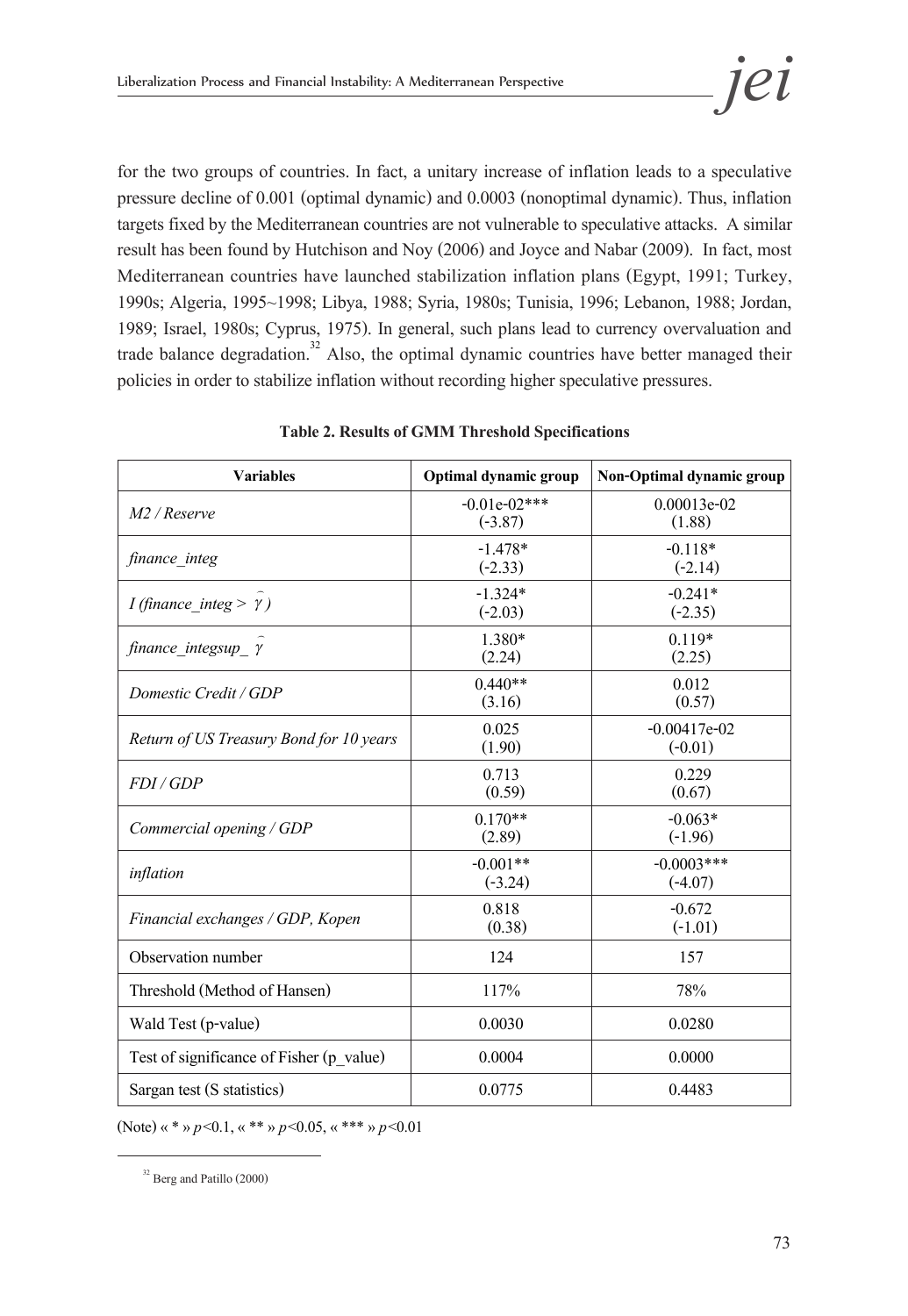# **jei** Vol.28 No.1, March 2013, 59–84 Aidi Wafa<br>http://dx.doi.org/10.11130/jei.2013.28.1.59

#### **4. Sensitivity Analysis**

We investigate the results' robustness by analyzing the impacts of liberalization dynamism on currency crisis probability. To this end, we consider a Logit estimation based on the follow- ing model specification:

$$
CRISE_{ii} = \mu_i + \beta \, integ\_fin_{it-1} + \lambda I (integ\_fin_{it-1} > \hat{Y}) + \theta (integ\_fin_{it-1} * I (integ\_fin_{it-1} > \hat{Y})) + \alpha' x_{it-1} + \varepsilon_{it} \tag{6}
$$

*CRISE<sub>it</sub>* is an exchange crisis index that is similar to Eichengreen *et al*.'s (1996). Our crite- rion to identify the crisis period is the following:

$$
CRISE_{it} = \begin{cases} 1, if \ SPI_{it} > \mu_{SPI} + 1\sigma_{SPI} \\ 0, otherwise \end{cases}
$$
,  $\mu_{SPI}$  : mean of SPI,  $\sigma_{SPI}$  : standard deviation of SPI

We have undertaken preliminary tests ( $SPI_i > \mu_{SPI} + 2\sigma_{SPI}$  and  $SPI_i > \mu_{SPI} + 3\sigma_{SPI}$ ) which demonstrate that the choice retained maximizes the variability of the crisis index without increasing the errors of Type I. The results enable us to identify most exchange crises in the Mediterranean area.

An instrumental Logit specification for financial liberalization constitutes a way to overcome bias due to both reverse causality between financial liberalization and exchange crises. A natural technique must be to perform two sequential logistic regressions in a similar manner to two-stage least squares. In the first stage, we predict financial liberalization as a function of instruments and all explanatory variables included in Equation (6). The second stage is a regression of the crisis index based on the explanatory variables and the first stage's estimated financial liberalization.<sup>33</sup> There is no perfect instrument for financial liberalization, which is precisely why we adopt different approaches to cope with reverse causality issues. The reported results are chosen based on the outcome of Sargan's tests in order to avoid a situation whereby our two-stage logistic specifications are driven by endogeneity. The instruments we use are: lagged financial liberalization, country fixed effects, crisis dummies, lagged observations of some explanatory variables, and institutional variable.<sup>34</sup> The basic results from the two-stage logit specification estimates are reported in Table  $3<sup>35</sup>$ . We discuss below the most significant findings.

Based on the significance of Fisher and Sargan's test of overidentifying restrictions, our results assert the superiority of threshold specifications relative to linear and nonlinear specifications.

The basic result from logit estimates for the optimal dynamic group is that a 1% increase

<sup>33</sup> Rassen *et al*. (2009)

<sup>&</sup>lt;sup>34</sup> Democracy indicators are taken from polity iv project.

<sup>&</sup>lt;sup>35</sup> Tables 4A and 5A in the Annex report more detailed results.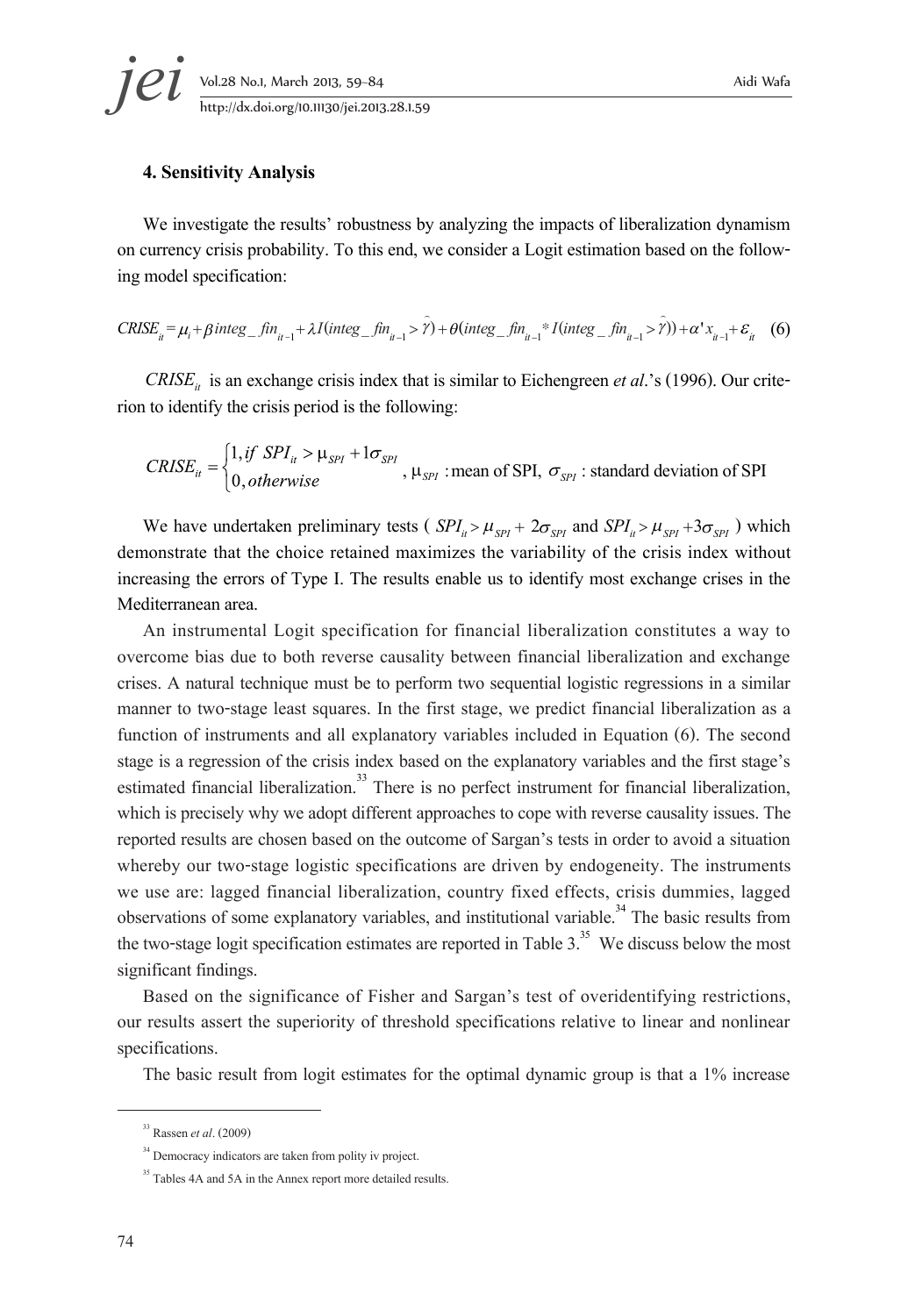in financial integration decreases the probability that a crisis occurs by 0.23 percentage points. This probability decreases by 2.66 percentage points for the nonoptimal dynamic group. Consequently, the two-stage logistic specifications suggest that the overall effect of financial liberalization is more advantageous for the nonoptimal sequence group. This may be due to the excrescence of financial liberalization.<sup>36</sup> Nevertheless, the "exchange crises" effect of the financial liberalization process is reached at the first stages of the financial liberalization for the nonoptimal dynamic economies. The optimal dynamic countries attain the threshold later in the process. These findings suggest that the interaction between the current and financial accounts has occurred later in the time after achievement of trade liberalization. Similar to the GMM specification, the two-stage logistic specifications suggest that the optimal dynamic group would undergo an increase in the crises probability of 0.22 percentage points further to a 1% rise of the ratio domestic credit in relation to GDP. This result asserts the presence of strong linkages between banking and exchange crises. This correlation arises from the fact that the expansionary bank credit policies occasion a higher demand for traded goods (implying trade balance deterioration) and nontraded goods (leading to the currency appreciation). In the same way, our estimations suggest that the probability of crisis in the optimal dynamic countries depends on the fluctuations of the American treasury bills' yields. Such a result indicates that those countries are more vulnerable to world liquidity declines.<sup>37</sup> Moreover, the policies of inflation stabilization undertaken by the optimal dynamic countries may explain speculative pressures undergone by their exchange markets. In fact, a 1% increase in inflation decreases the exchange crises likelihood by 0.002 percentage points.

Concerning the Foreign Direct Investment, we find an unexpected result. A 1% raise of the ratio of FDI/GDP increases the exchange crisis probability by 2.84 percentage points. Dooley *et al*. (1994) suggest that the negative impacts of FDI may be due to the multinationals firms which easily transfer funds inside and outside a country.

Likewise, the lack of a significant impact of capital controls on the likelihood of a crisis in the two groups of Mediterranean countries (the variable *Kopen*) asserts our preliminary assumption regarding the inefficiency of capital controls in these countries.

 $^{36}$  Section B

 $37$  Eichengreen (2001)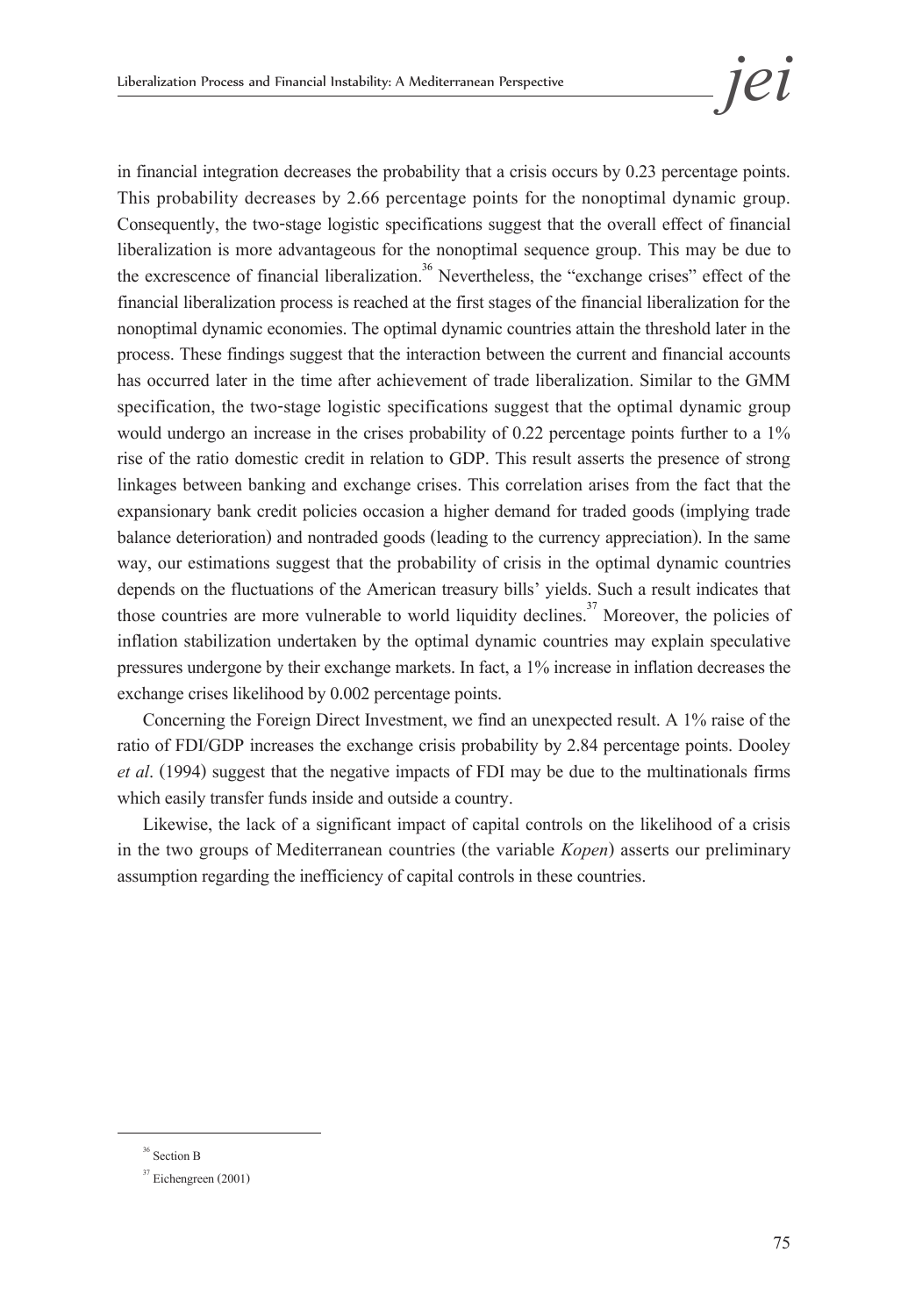| <b>Variables</b>                         | Optimal dynamic group      | Non-Optimal dynamic group |
|------------------------------------------|----------------------------|---------------------------|
| $M2$ / Reserve                           | $-0.0008e-02$<br>$(-0.64)$ | $0.0004e-03$<br>(0.10)    |
| finance integ                            | $-0.023*$<br>$(-2.30)$     | $-2.663*$<br>$(-1.98)$    |
| <i>I</i> (finance integ > $\gamma$ )     | $-2.605*$<br>$(-2.41)$     | $-1.895*$<br>$(-2.25)$    |
| finance integsup $\gamma$                | $2.363*$<br>(2.31)         | 2.463<br>(1.96)           |
| Domestic Credit / GDP                    | $0.219*$<br>(2.03)         | 0.030<br>(0.17)           |
| Return of US Treasury Bond for 10 years  | $0.032*$<br>(2.17)         | $-0.019$<br>$(-0.77)$     |
| FDI/GDP                                  | $-1.378$<br>$(-1.11)$      | $2.841*$<br>(2.60)        |
| Commercial opening / GDP                 | $-0.135$<br>$(-0.75)$      | 0.918<br>(1.15)           |
| inflation                                | $-0.002$<br>$(-1.79)$      | $-0.002$<br>$(-0.68)$     |
| Financial exchanges / GDP, Kopen         | 0.803<br>(0.31)            | 6.193<br>(1.29)           |
| Observation number                       | 133                        | 137                       |
| Test of significance of Fisher (p value) | 0.0210                     | 0.0017                    |
| Sargan test (S statistics)               | 0.9559                     | 0.0952                    |

#### **Table 3. Results of the two-stage Logistic Threshold Specifications**

(Note) «\*»*p*<0.1,«\*\*» *p*<0.05, «\*\*\*» *p*<0.01

# **II. Concluding Remarks**

This paper is a regional contribution to the classical debate on the optimal liberalization sequence in light of recent evidence asserting the correlation between the dynamisms of liberal reforms and risks of financial instability. These issues are extremely important, especially given the global dimension of the latest waves of currency crises. In this paper, we recourse to dynamic panel data models and two-stage logistic specifications using a sample of Mediterranean countries in order to investigate whether the process of financial integration exerts a nonlinear impact on exchange pressures and hence on the likelihood of exchange crises. Our theoretical and empirical frameworks enable us to apprehend the evolution of the financial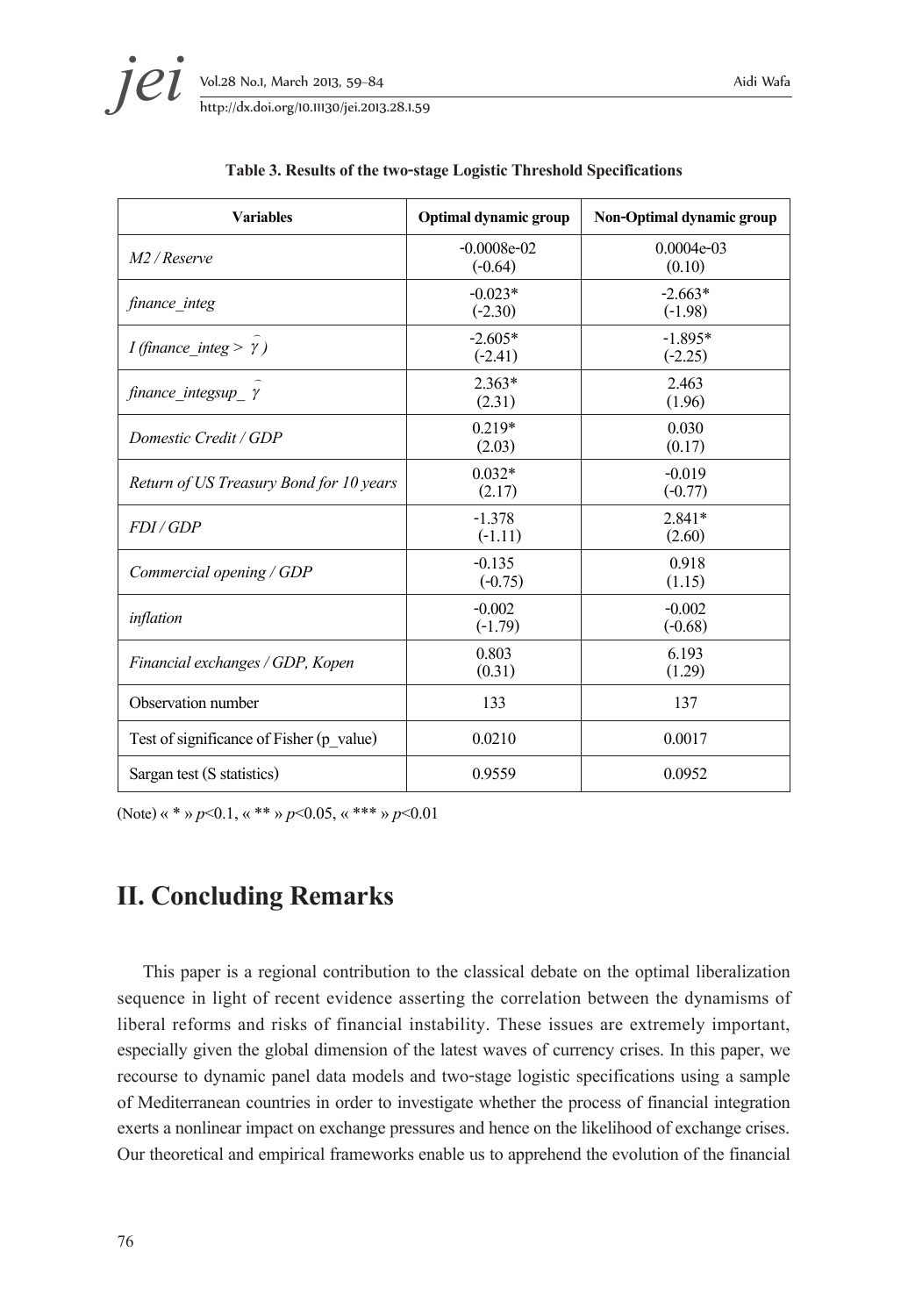liberalization process in the Mediterranean area. We have indicated that the Mediterranean economies have primarily engaged within an optimal liberalization dynamic. Nevertheless, since the 1990s, some economies have exhibited an excrescence of financial liberalization. This phenomenon has been identified in the European (1990) and Latin American areas (1980). Our research suggests that the financial liberalization effect in the Mediterranean area is nonlinear. The empirical evidence shows that the two-regime specifications better approximate the dynamic effects of financial liberalization on the speculative pressures compared to linear and nonlinear financial liberalization modeling. Interestingly, the optimal dynamic countries reach a structural change point later in the process.

The results support that the reform dynamics constitute an important determinant of financial stability. In fact, an optimal liberalization trajectory has significantly delayed the structural breaking point in the relation (speculative pressures/financial liberalization) and enables better control of financial instability. Our non-optimal sequence results assert the argument of the short-term compensation between current and capital accounts proposed by Rodrik (1987). However, the presence of the financial liberalization excrescence within the optimal dynamic countries during the 1990s constitutes a non-optimal liberalization trajectory. Such a dynamic has in the past exposed the European and Latin American economies which are most sensitive to speculative pressures. For that group, we find that the process of trade opening enhances speculative pressures. Their central banks have also faced difficulties in overcoming declining reserves without increasing the risks of speculative pressures. Similarly, an important result of this research is that the optimal dynamic regressions support the twin crisis argument proposed by Kaminsky and Reinhart (1996). Generally speaking, even if a country evolves within an optimal liberalization dynamic, the trend to overliberalize financial accounts relative to current accounts exposes the latter to financial instabilities. Furthermore, our results assert the inefficiency of capital controls implemented by Mediterranean authorities to restrict financial flow movements. Thus, for policymakers, our analyses suggest that Mediterranean economies cannot use the taxation of foreign flows as an automatic stabilizer in case of a contagion risk.

Finally, the recent subprime crisis has shown that the impact of financial integration depends on the manner of deregulation of the accounts (current and financial). However, for Mediterranean countries, it is not a question of the initial trend, but rather the challenge of maintaining the balance between commercial and financial integration. This penultimate goal constitutes both political and economic challenges for Mediterranean countries in light of the requirements and implementation of the EuroMed Agreements.

*Received 24 January 2012, Revised 26 November 2012, Accepted 13 December 2012*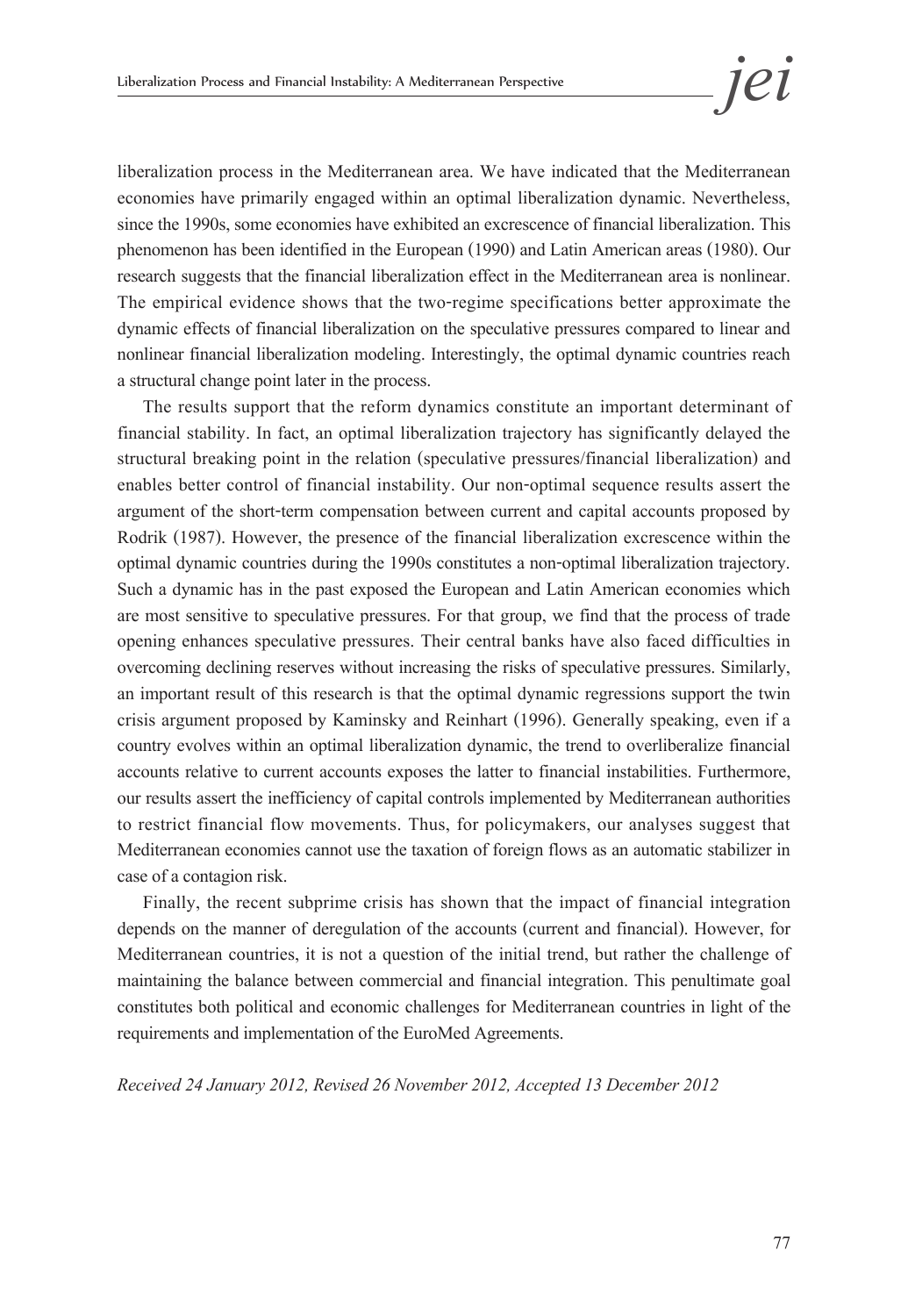#### **References**

Aglietta, M. (2008), « La crise des 'subprimes et ses conséquences sur l'économie mondiale et française », *Audition d'économistes au Sénat en France*, http://www.senat.fr/bulletin/20080331/fin.html#toc6

Avouyi-Dovi., S., Loupias, C., Sevestre, P. (2002). "How does monetary policy affect the production of new loans? Some evidences from French bank panel data," *10th International Conference on Panel Data, Berlin, July 5-6, 2002 A4-4, International Conferences on PanelData*, p.8-10.

Baltagi, B.H., Demetriades, P.O., Law ,S.H. (2009) "Financial development and openness: Evidence from panel data", *Journal of Development Economics*, vol. 89, p.285–296

Beltratti, A., Morana .C. (2008) « Comovement in international stock markets», *International Financial Markets. Instability and Money*, Vol 18, p. 31-45

Berg, A., Patillo, C. (2000) "The challenges of predicting economic crises", *Economic Issues*, vol. 22, International Monetary Fund, July 2000, p.561-586.

Bonfiglioli, A. (2008) "Financial integration, productivity and capital accumulation", *Journal of International Economics*, doi:10.1016/j.jinteco.2008.08.001,p.337

Aguirre, A. and Calderón, C, (2006), "Real Exchange Rate Misalignments and Economic Performance," *Working Papers Central Bank of Chile*, n° 316, Central Bank of Chile.

Chinn, M. D., Ito, H. (2006) "What Matters for Financial Development? Capital Controls, Institutions, and Interactions", *Journal of Development Economics*, vol.81, p. 163-192.

Claessens, S., Demirgüc-Kunt A., Huizinga, H. (2001) "How does foreign entry affect domestic banking markets? ", *Journal of Banking and Finance* vol.25, p. 891-911.

Daniel, B.C., Jones, J.B. (2007) « Financial liberalization and banking crises in emerging economies », *Journal of International Economics*, vol.72, p.202–221

Dooley, M., Isard, P. (1980) "Capital Controls, Political Risk, and Deviations from Interest- Rate Parity ", *Journal of Political Economy*, vol.88, p. 370-84.

Dooley, M., Fernandez-Arias, E., Kletzer, K. (1994) "Recent Private Capital Inflows to Developing Countries: Is the Debt Crisis History?" Working Papers, WP/ 4792, *National Bureau of Economic Research, Inc*, p.1-28

Edwards, S. (1984) "The order of liberalization of the external sector in developing countries", In: *Princeton Essays in International Finance*, n° 156, Princeton University,

Edwards, S. (2009) "Sequencing of reforms, financial globalization, and macroeconomic vulnerability", *Journal of Japanese International, Economies*, doi:10.1016/j.jjie.2008.09.004, vol.23, n°2, p.131-148.

Eichengreen, B. (2001) "Capital account liberalization: What do cross country studies tell us?", World Bank Economic Revue, Vol.15, vol.3, p. 41–365.

Eichengreen, B., Rose, A., Wyplosz, C. (1996) "Contagious currency crises: First Tests", *Scandinavian Journal of Economics*, vol.98, n° 4, p. 463- 484.

Glick, R., Guo, X., Hutchison, M (2006) " Currency Crises, Capital-Account Liberalization, and Selection Bias", *The Review of Economics and Statistics, MIT Press*, vol. 88(4), p. 698-714.

Glick, R., Hutchison, M. (2005) "Capital controls and the exchange rate instability in developing countries", *Journal of International Money Finance*, vol.24, n°3, p. 387–412.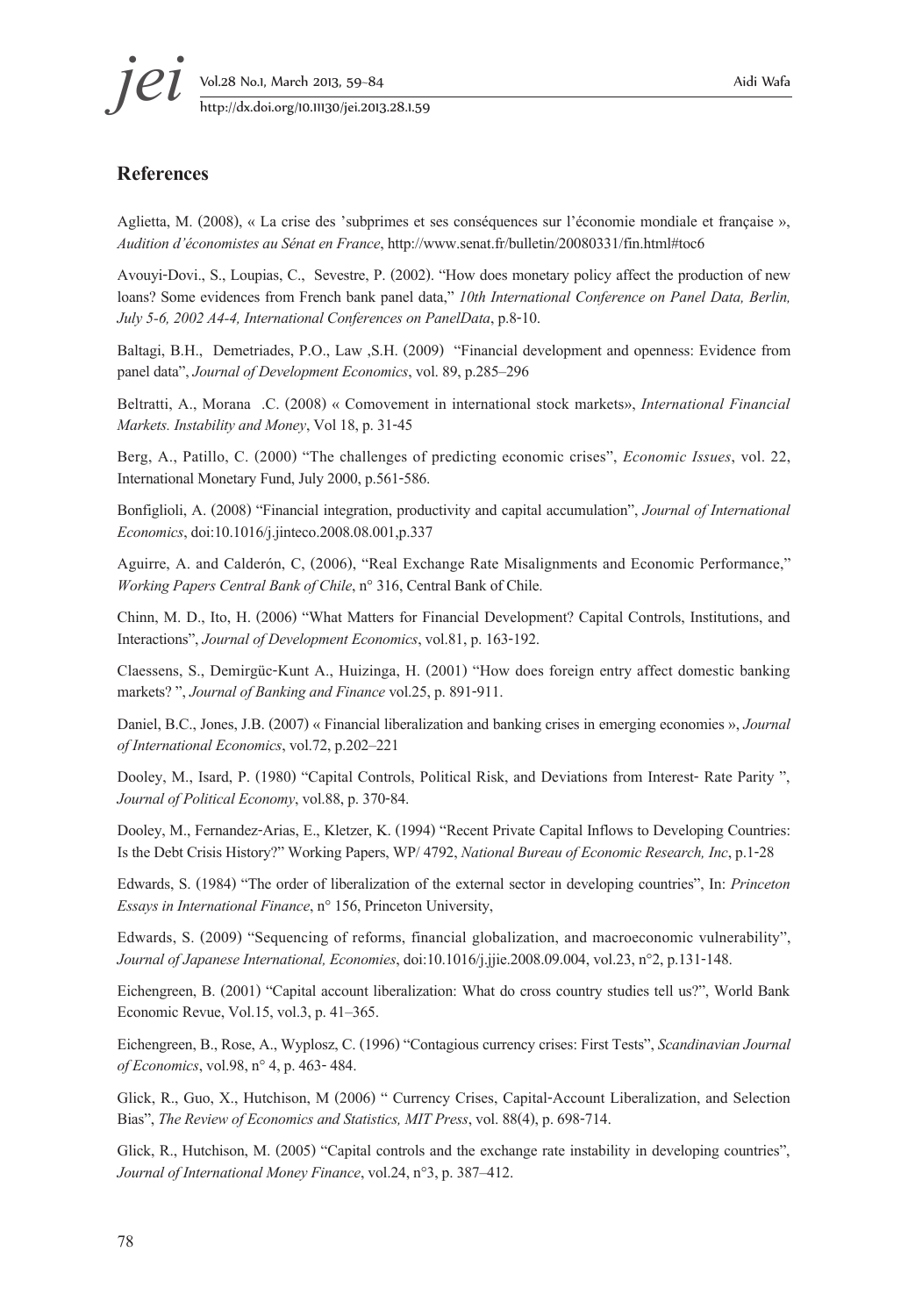Hansen, B. (1999) "Threshold effects in non-dynamic panels: Estimation, testing, and inference", *Journal of Econometrics*, vol.93, p.345-368.

Hutchison, M., Noy, I. (2006) "Sudden stops and the Mexican wave: Currency crises, capital flow reversals and output loss in emerging markets", *Journal of Development Economics*, vol.79 p. 225– 248

Itô, H. (2006) "Financial development and financial liberalization in Asia: Thresholds, institutions and the sequence of liberalization", *North American Journal of Economics and Finance*, vol.17, p.303–327.

Kimakova, A. (2009) "Government size and openness revisited: the case of financial globalization", *KYKLOS*, vol. 62, n°3, p. 394–406.

Kose, M.A., Prasad, E.S., Taylor, A.D. (2011) "Thresholds in the Process of International Financial Integration", *Journal of International Money and Finance*, vol.30,n°1,p.147-179.

Kpodar, K. (2007), "Manuel d'initiation à Stata", *CERDI, CNRS*. Janvier 2005, p. 5-77.

Lane, P., Mielsi-Feretti, G. (2006) "the external wealth of Nations Mark II : Revised and Extended Estimates of Foreign assets and liabilities,1970-2004 ", *FMI*, Working paper, WP/ 06/69,p.1-49.

Mckinnon, R.I. (1973) "Money and Capital in Economic Development", *The Brooking institution. Washington, DC*.

Obstfeld, M. (2009) "International Finance and Growth in Developing Countries: What Have We Learned?", *IMF Staff Papers*, vol.56, p.63-111.

Kayser, B. (1996) "*Géopolitique de la Méditerranée, une géographie de la fracture*", http://hgtice.free.fr/peda/ medit/kayser.htm

McKinnon, R.I. (1991) « the Order of Economic Liberalization: Financial Control in the Transition to a Market Economy », *The Johns Hopkins University Press, Baltimore et Londres*.

McKinnon, R.I. (1993) "*The Order of Economic Liberalization: Financial Control in the Transition to a Market Economy* ", 2<sup>nd</sup> Edition, *Johns Hopkins University Press*.

Morana, C., Beltratti, A. (2008) "Comovements in International Stock Markets ", *Journal of International Financial Markets Institutions and Money*, vol.18, p.31-45.

Mishkin, F.S. (2006) "The Next Great Globalization: How Disadvantaged Nations Can Harness Their Financial Systems to Get Rich", *Princeton University Press, Princeton, N.J*.

Obstfeld, M. (1998) "The global Capital Market: Benefactor or Menace? " , *Journal of Economic Perspectives*, vol.12, p.9-30.

Radelet, R., Sachs, J. (1998) "Why Not Let the Banks Own the Debtor Firms? ", *Singapore Straits Times*, July 26, 1998.

Rassen, J.A., Schneeweiss, S., Glynn, R. J., Mittleman, M.A., Brookhart M. A. (2009) "Instrumental variable application: in 25 variations, the physician prescribing preference generally was strong and reduced imbalance", *Journal of Clinique Epidemiology*, vol.62, n°12,p.1233-41

Reinhart, C.M., Rogoff, K. S. (2009) "The Aftermath of Financial Crises," American Economic Review, American Economic Association, vol. 99, n°2, p. 466-72, May.

Riess, A., Vanhoudt, P., Uppenberg K (2001) "The Mediterranean Region A Special Report", *European Investment Bank Papers*, vol. 6, n°2.

Rodrik, D., Rosenzweig, M. (2010), "Development Economics" , Handbook of Development, vol.5, The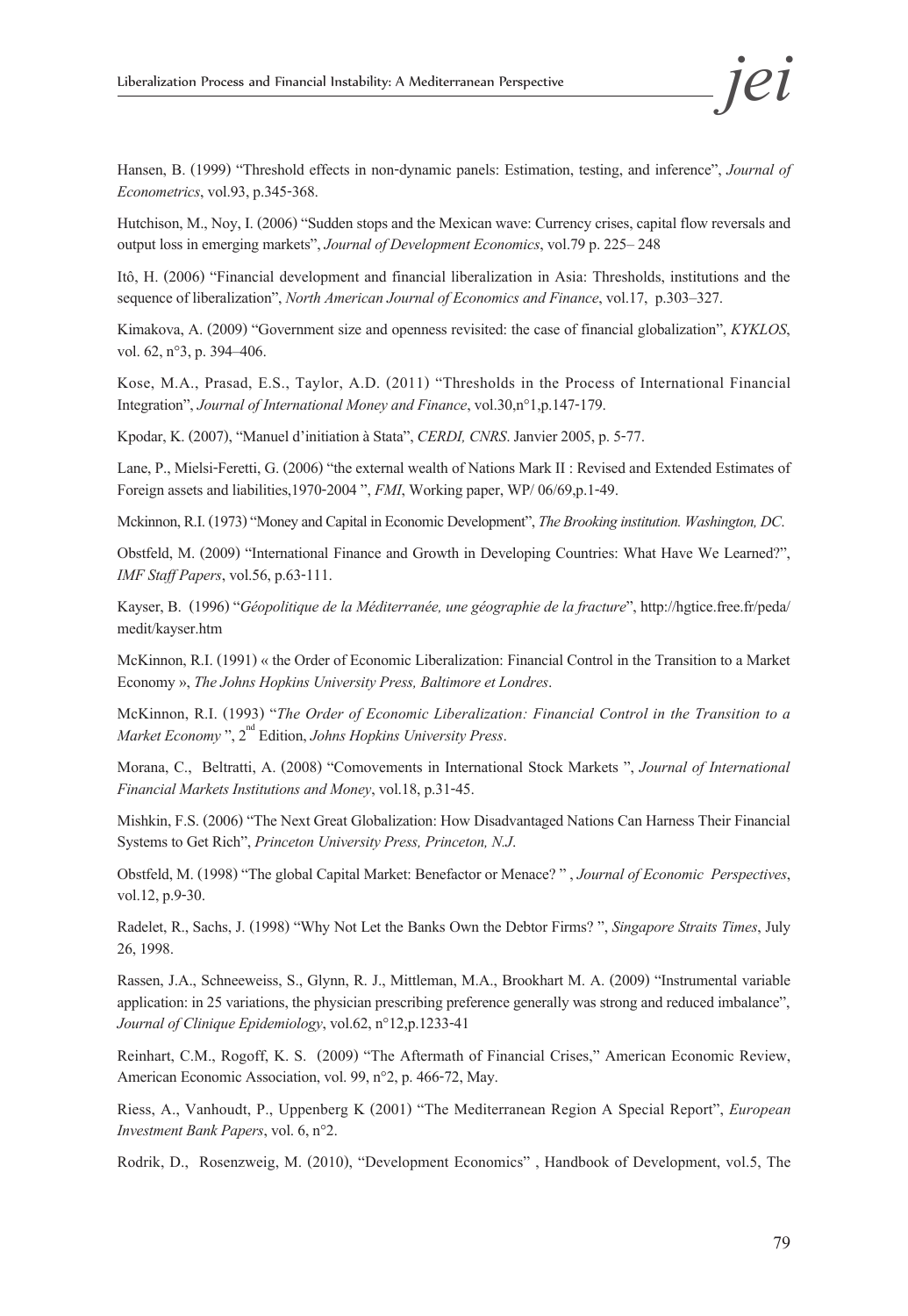Netherlands : North-Holland, p. 4283-4362. ISBN: 978-0-444-52944-2.

Rodrik, D., Subramanian, A. (2008), "Why Did Financial Globalization Disappoint?" (Unpublished; Harvard University and Peterson Institute for International Economics).

Rodrik, D. (1998) "Who Needs Capital-Account Convertibility?" in *Should the IMF Pursue Capital Account Convertibility?, Princeton Essays in International Finance 207, by Stanley Fischer and others* (*Princeton, New Jersey, Princeton University*).

Rodrik, D. (1987) « Trade and Capital-Account Liberalization in a Keynesian Economy », *Journal of International Economics*, vol. 23, p. 113-129.

Sachs, J. D., Tornell, A., Velasco A. (1996), "Financial crises in emerging market: the lesson from 1995", Brookings *Papers on Economic Activity*, vol.1, p.147-215.

Smith, A. (1976), "An inquiry into the nature and causes of the wealth of nations", *In: Cannan, E. (Ed.), University of Chicago Press, Chicago, IL*.

Sandretto, R. (2000) "Les risques de la libéralisation financière vus à travers le prisme des crises financières récentes des pays émergents", *CNRS et Université Lumière Lyon 2*, p.3.

Stiglitz, J.E. (2000) "*Principes d'économie moderneé* ", 2e édition, Boeck, Belgique, 2000.

Stiglitz, J.E. (2002) "Globalization and Its Discontents", New York: W.W. Norton and Company.

Tobin, J. (1978), "A Proposal for International Monetary Reform", *Eastern Economic Journal*, vol.4, p.153- 159.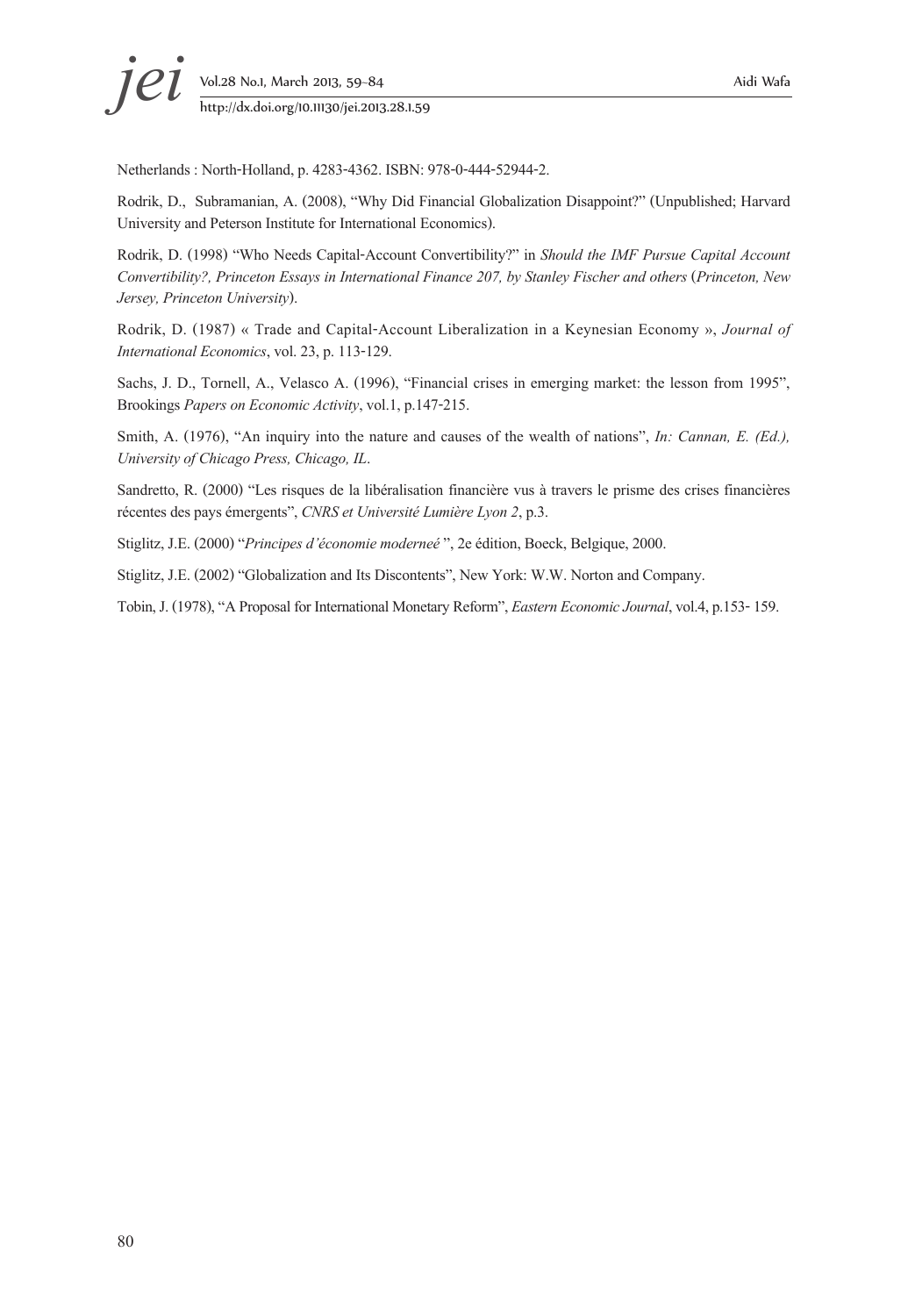## **Appendices**



**Figure 1A. Financial Integration "Mediterranean Area"(1980~2007)**

(Source) Extended Databases of Chinn and Itô (2005) and of Lane and Mielsi-Ferretti (2006)

|                  | <b>Mean tariff</b> |        | <b>Financial opening index</b> |       |       |       |
|------------------|--------------------|--------|--------------------------------|-------|-------|-------|
|                  | 1985               | 1995   | 2007                           | 1985  | 1995  | 2007  |
| Europe           | 8.073              | 6.990  | 4.638                          | 4.381 | 7.218 | 6.502 |
| Latin America    | 39.892             | 12.467 | 9.133                          | 2.889 | 6.530 | 6.229 |
| Asian South-East | 29.422             | 20.600 | 9.385                          | 2.000 | 5.317 | 4.614 |
| Mediterranean    | 6.542              | 7.075  | 17.888                         | 2.000 | 4.605 | 4.268 |

|  | Table 1A. Regional Evolution of Legal Integration(1985~2007) |
|--|--------------------------------------------------------------|
|--|--------------------------------------------------------------|

(Source) Fraser Institute and Author's calculation

| Table 2A. Results of GMM Regressions "Group of Optimal dynamic" |  |
|-----------------------------------------------------------------|--|
|-----------------------------------------------------------------|--|

| <b>Non-Optimal sequence</b><br><b>Variables</b> | Linear<br><b>Regression</b> | Non linear<br><b>Regression</b> | <b>Threshold</b><br><b>Regression</b> |
|-------------------------------------------------|-----------------------------|---------------------------------|---------------------------------------|
| M2 / Reserve                                    | $-0.06e-02***$<br>$(-4.48)$ | $-0.005e-02**$<br>$(-2.97)$     | $-0.01e-02***$<br>$(-3.87)$           |
| finance integ                                   | $-0.084**$<br>$(-3.29)$     |                                 | $-1.478*$<br>$(-2.33)$                |
| invinance_integ                                 |                             | 0.247<br>(1.29)                 |                                       |
| <i>I</i> (finance integ $>$ )                   |                             |                                 | $-1.324*$<br>$(-2.03)$                |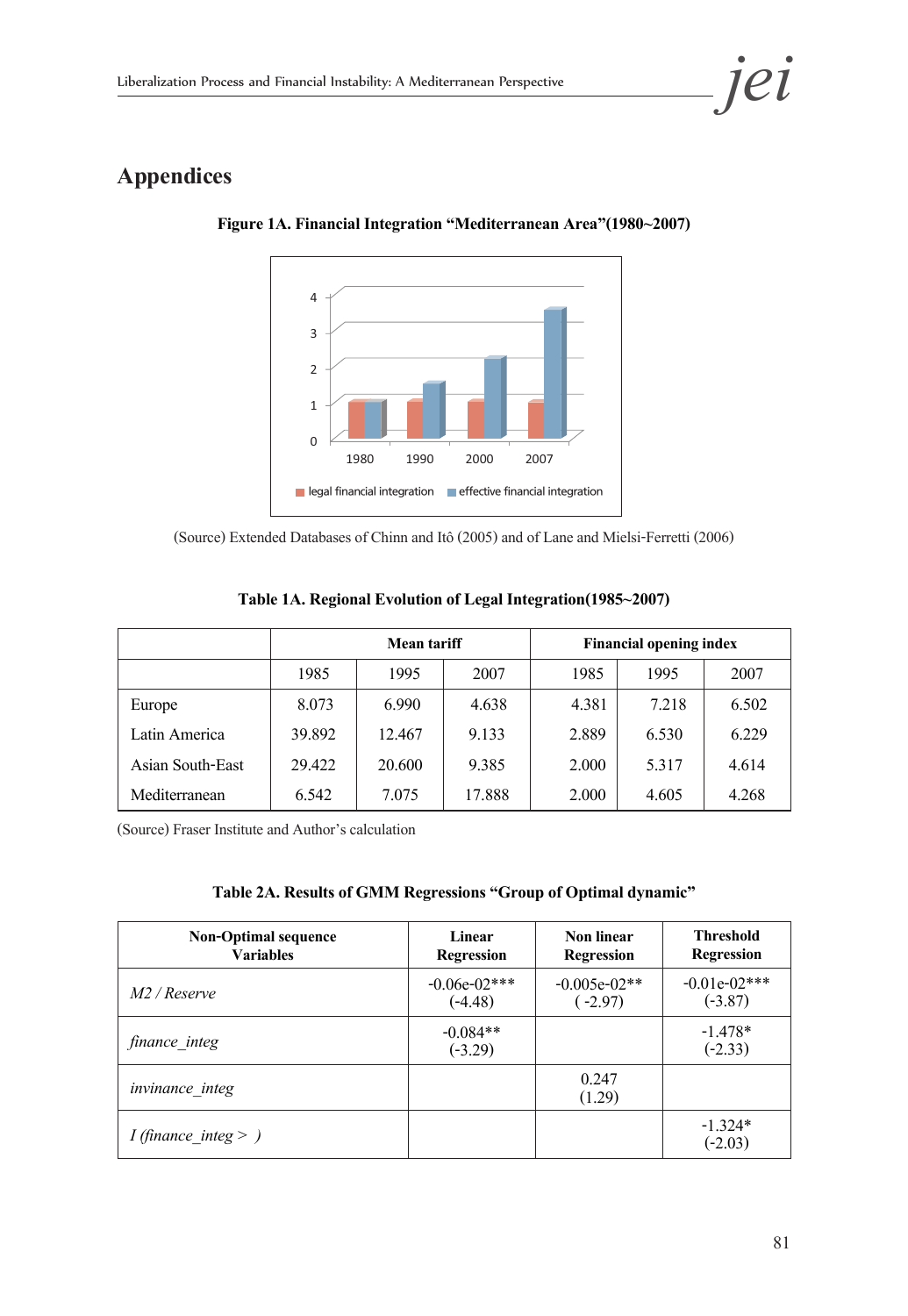**jei** Vol.28 No.1, March 2013, 59–84 Aidi Wafa<br>http://dx.doi.org/10.11130/jei.2013.28.1.59

| finance integsup                           |            |               | 1.380*<br>(2.24) |
|--------------------------------------------|------------|---------------|------------------|
| Domestic Credit / GDP                      | $0.418***$ | $0.312*$      | $0.440**$        |
|                                            | (5.23)     | (2.23)        | (3.16)           |
| Return of US Treasury Bond for 10 years    | $0.023*$   | 0.023         | 0.025            |
|                                            | (2.09)     | (1.66)        | (1.90)           |
| FDI/GDP                                    | 0.457      | $-0.450$      | 0.713            |
|                                            | (0.46)     | $(-0.51)$     | (0.59)           |
| Commercial opening / GDP                   | 0.136      | 0.022         | $0.170**$        |
|                                            | (0.88)     | (0.19)        | (2.89)           |
| inflation                                  | $-0.001$   | $-0.007e-02*$ | $-0.001**$       |
|                                            | $(-1.67)$  | $(-2.24)$     | $(-3.24)$        |
| Financial exchanges / GDP, Kopen           | $-0.146$   | $-1.043$      | 0.818            |
|                                            | $(-0.07)$  | $(-0.49)$     | (0.38)           |
| Observation number                         | 124        | 124           | 124              |
| Test of significance of Fisher $(p$ value) | 0.0000     | 0.0000        | 0.0004           |
| Sargan Sstatistic                          | 0.0740     | 0.1054        | 0.0775           |

#### **Table 3A. Results GMM Regressions "Optimal dynamic group"**

| <b>Non-Optimal sequence</b>             | Linear                | Non-linear        | <b>Threshold</b>       |
|-----------------------------------------|-----------------------|-------------------|------------------------|
| <b>Variables</b>                        | <b>Regression</b>     | <b>Regression</b> | <b>Regression</b>      |
| $M2$ / Reserve                          | 0.0000256e-02         | $0.00013e-02$     | $0.00013e-02$          |
|                                         | (1.12)                | (1.84)            | (1.88)                 |
| finance integ                           | $-0.002$<br>$(-0.34)$ |                   | $-0.118*$<br>$(-2.14)$ |
| <i>invsgrtfinance integ</i>             |                       | 0.283<br>(2.10)   |                        |
| <i>I</i> (finance integ $>$ )           |                       |                   | $-0.241*$<br>$(-2.35)$ |
| finance integsup                        |                       |                   | $0.119*$<br>(2.25)     |
| Domestic Credit / GDP                   | $0.079*$              | 0.078             | 0.012                  |
|                                         | (2.33)                | (4.81)            | (0.57)                 |
| Return of US Treasury Bond for 10 years | $0.006**$             | $-0.001$          | $-0.00417e-02$         |
|                                         | (2.88)                | $(-0.30)$         | $(-0.01)$              |
| FDI/GDP                                 | $-0.034$              | 0.514             | 0.229                  |
|                                         | $(-0.15)$             | (1.12)            | (0.67)                 |
| Commercial opening / GDP                | $-0.206*$             | $-0.085$          | $-0.063*$              |
|                                         | $(-2.51)$             | $(-1.10)$         | $(-1.96)$              |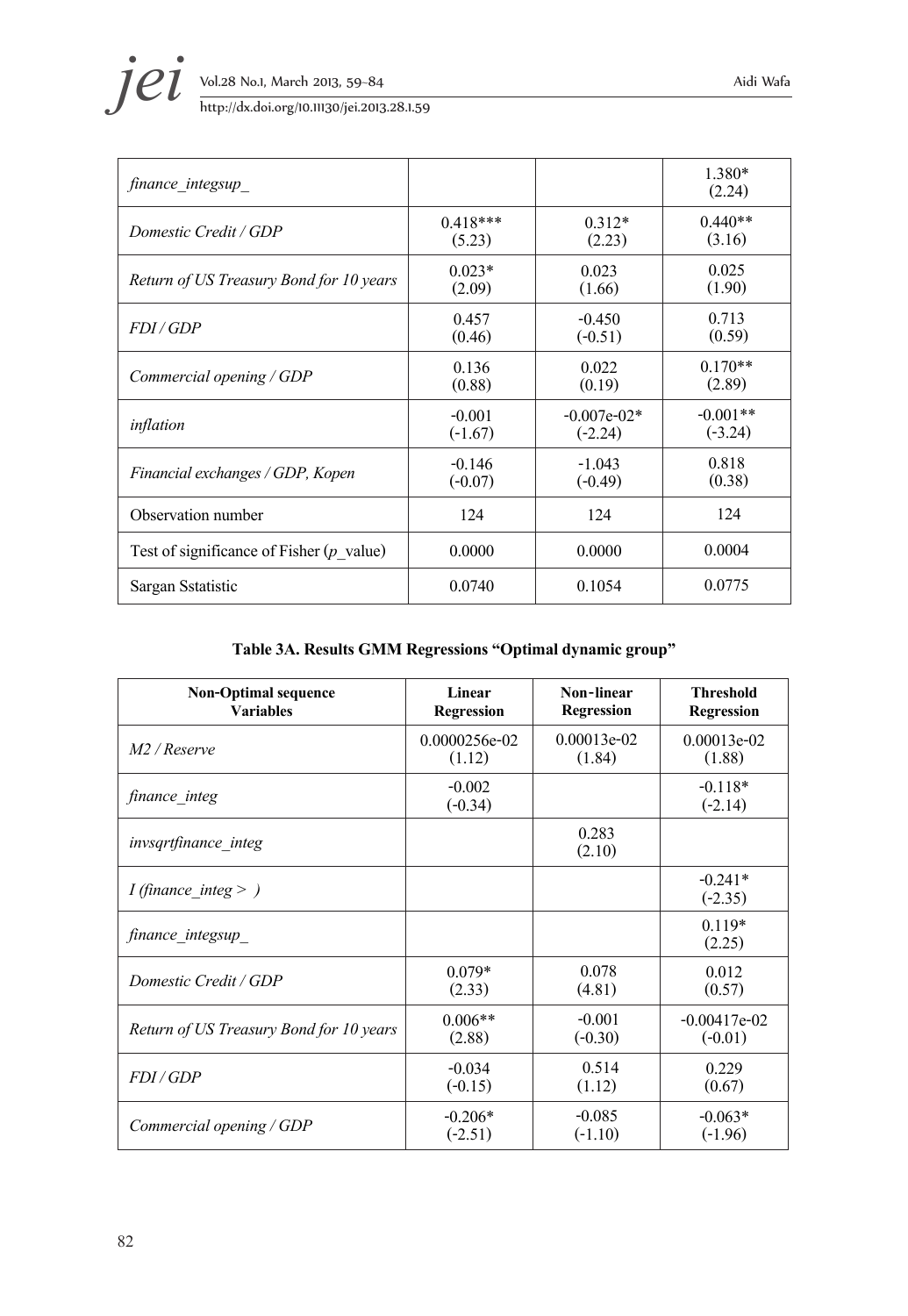| inflation                                          | $0,071e-02**$<br>(3.07) | 0.001<br>(2.52)       | $-0.034e-02***$<br>$(-4.07)$ |
|----------------------------------------------------|-------------------------|-----------------------|------------------------------|
| Financial exchanges / GDP, Kopen                   | $-0.547$<br>$(-0.91)$   | $-0.469$<br>$(-0.49)$ | $-0.672$<br>$(-1.01)$        |
| Observation number                                 | 157                     | 157                   | 157                          |
| Test of significance of Fisher $(p \text{ value})$ | 0.0000                  | 0.0000                | 0.0000                       |
| Sargan Statistic                                   | 0.4536                  | 0.4032                | 0.4483                       |

#### **Table 4A. Results of the 2 Stages Logistic Specifications "Optimal dynamic group"**

| <b>Optimal sequence</b>                            | Linear                | Non-linear      | <b>Threshold</b>       |
|----------------------------------------------------|-----------------------|-----------------|------------------------|
| <b>Variables</b>                                   | <b>Regression</b>     | Regression      | Regression             |
| $M2$ / Reserve                                     | $-0.0008e-02$         | $-0.0007e-02$   | $-0.0008e-02$          |
|                                                    | $(-0.60)$             | $(-0.52)$       | $(-0.64)$              |
| finance integ                                      | $-0.004$<br>$(-0.16)$ |                 | $-0.023*$<br>$(-2.30)$ |
| invinance_integ                                    |                       | 0.132<br>(0.75) |                        |
| <i>I</i> (finance integ $>$ )                      |                       |                 | $-1.324*$<br>$(-2.03)$ |
| finance integsup                                   |                       |                 | 1.380*<br>(2.24)       |
| Domestic Credit / GDP                              | 0.213                 | $0.237*$        | $0.219*$               |
|                                                    | (1.94)                | (2.33)          | (2.03)                 |
| Return of US Treasury Bond for 10 years            | $0.035*$              | $0.033*$        | $0.032*$               |
|                                                    | (2.49)                | (2.24)          | (2.17)                 |
| FDI/GDP                                            | $-0.950$              | $-1.176$        | $-1.378$               |
|                                                    | $(-0.80)$             | $(-0.96)$       | $(-1.11)$              |
| Commercial opening / $GDP$                         | $-0.149$              | $-0.123$        | $-0.135$               |
|                                                    | $(-0.81)$             | $(-0.67)$       | $(-0.75)$              |
| inflation                                          | $-0.002$              | $-0.002*$       | $-0.002$               |
|                                                    | $(-1.94)$             | $(-2.11)$       | $(-1.79)$              |
| Financial exchanges / GDP, Kopen                   | 1.608                 | 0.752           | 0.803                  |
|                                                    | (0.63)                | (0.27)          | (0.31)                 |
| Observation number                                 | 133                   | 133             | 133                    |
| Test of significance of Fisher $(p \text{ value})$ | 0.0740                | 0.0620          | 0.0210                 |
| Sargan Statistic test                              | 0.9625                | 0.9285          | 0.9559                 |